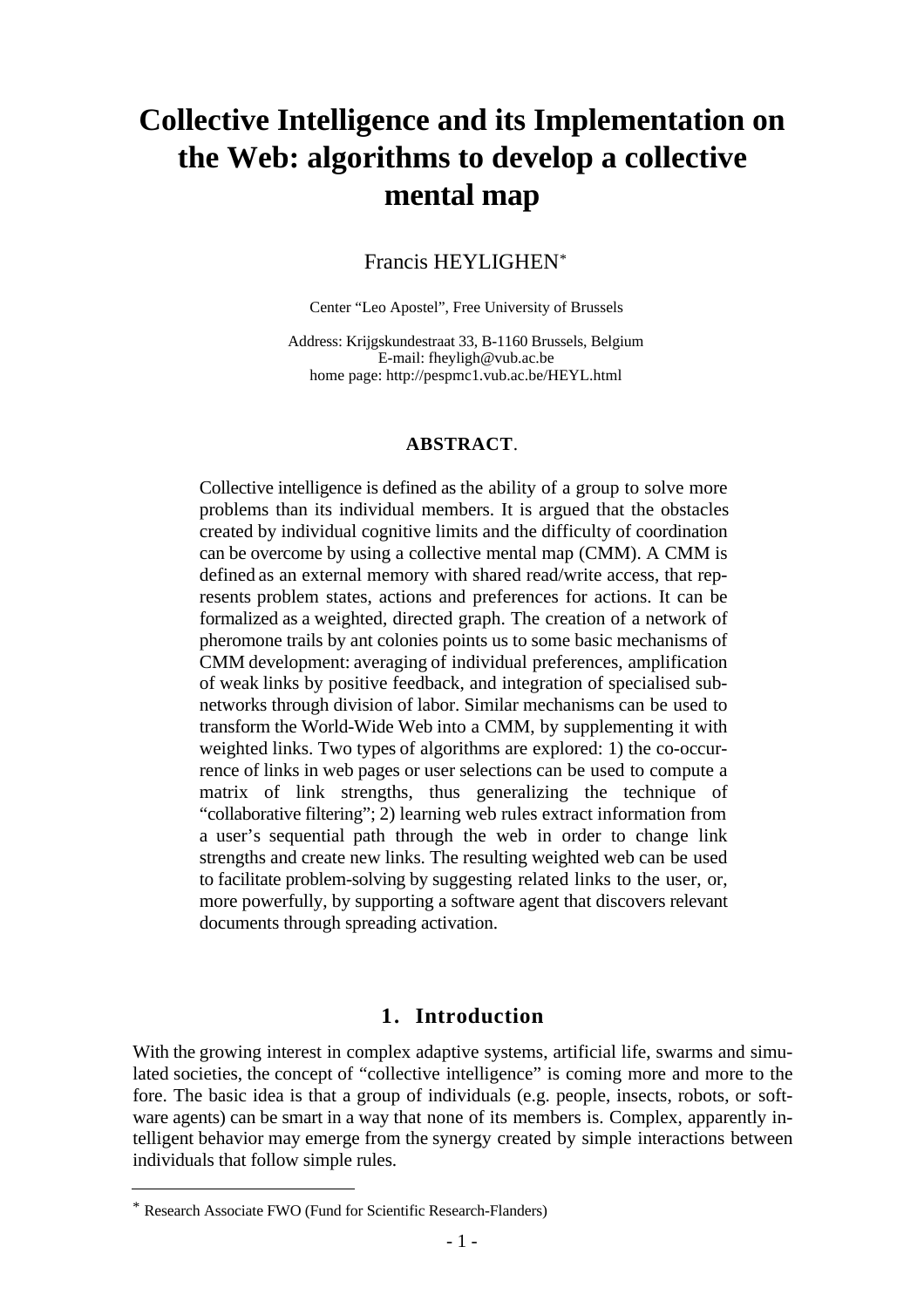To be more accurate we can define intelligence as *the ability to solve problems*. A system is more intelligent than another system if in a given time interval it can solve more problems, or find better solutions to the same problems. A group can then be said to exhibit collective intelligence if it can find more or better solutions than the whole of all solutions that would be found by its members working individually.

## **1.1. Examples of collective intelligence**

All organizations, whether they be firms, institutions or sporting teams, are created on the assumption that their members can do more together than they could do alone. Yet, most organizations have a hierarchical structure, with one individual at the top directing the activities of the other individuals at the levels below. Although no president, chief executive or general can oversee or control all the tasks performed by different individuals in a complex organization, one might still suspect that the intelligence of the organization is somehow merely a reflection or extension of the intelligence of its hierarchical head.

This is no longer the case in small, closely interacting groups such as soccer or football teams, where the "captain" rarely gives orders to the other team members. The movements and tactics that emerge during a soccer match are not controlled by a single individual, but result from complex sequences of interactions. Still, they are simple enough for an individual to comprehend, and since soccer players are intrinsically intelligent individuals, it may appear that the team is not really more intelligent than its members.

Things are very different in the world of social insects (Bonabeau et al. 1997; Bonabeau & Theraulaz 1994). The way that ants map out their environment, that bees decide which flower fields to exploit, or that termites build complex mounds, may create the impression that these are quite intelligent creatures. The opposite is true. Individual insects have extremely limited information processing capacities. Yet, the ant nest, bee hive or termite mound as a collective can cope with very complex situations.

What social insects lack in individual capabilities, they seem to make up by their sheer numbers. In that respect, an insect collective behaves like the self-organizing systems studied in physics and chemistry (Bonabeau et al. 1997): very large numbers of simple components interacting locally produce global organization and adaptation. In human society, such self-organization can be found in the "invisible hand" of the market mechanism. The market is very efficient in allocating the factors of production so as to create a balance between supply and demand (cf. Heylighen 1997). Centralized planning of the economy to ensure the same balanced distribution would be confronted with a "calculation problem" so complex that it would surpass the capacity of any information processing system. Yet, an efficient market requires its participating agents to follow only the most simple rules. Simulations have shown that even markets with "zero intelligence" traders manage to reach equilibrium quite quickly (Gode & Sunder 1993).

The examples we discussed show relatively low collective intelligence emerging from highly intelligent individual behavior (football teams) or high collective intelligence emerging from "dumb" individual behavior (insect societies and markets). The obvious question is whether high collective intelligence can also emerge from high individual intelligence. Achieving this is everything but obvious, though. The difficulty is perhaps best illustrated by the frustration most people experience with committees and meetings. Bring a number of very competent people together in a room in order to devise a plan of action, tackle a problem or reach a decision. Yet, the result you get is rarely much better than the result you would have got if the different participants had tackled the problem individually. Although committees are obviously important and useful, in practice it appears difficult for them to realize their full potential. Let us therefore consider some of the main impediments to the emergence of collective intelligence in human groups.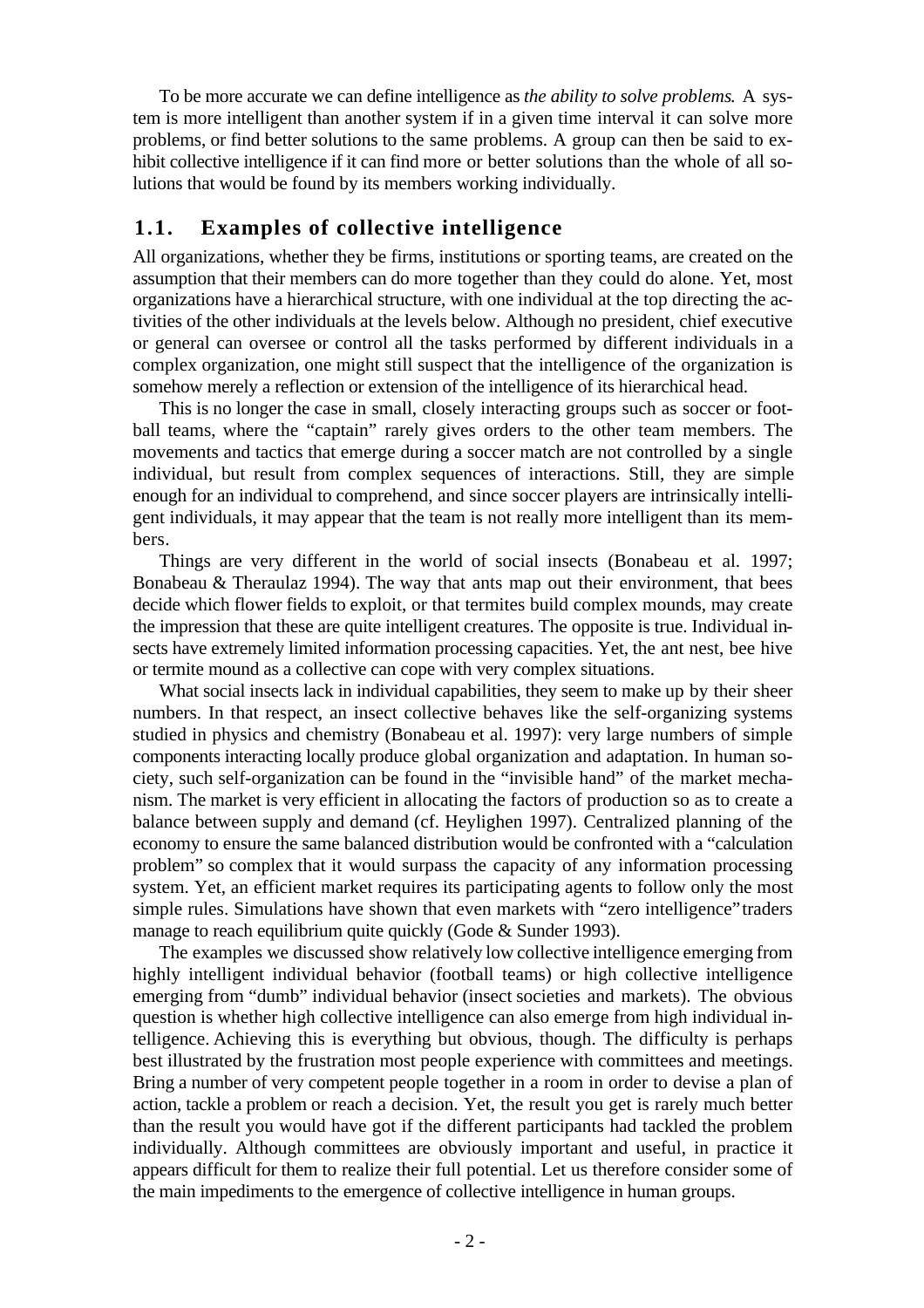# **1.2. Obstacles to collective intelligence**

First, however competent the participants, their individual intelligence is still limited, and this imposes a fundamental restriction on their ability to cooperate. Although an expert in his own field, Mr. Smith may be incapable to understand the approach proposed by Ms. Jones, whose expertise is different. Even if we assume that Mr. Smith would be able to grasp all the ramifications and details of Ms. Jones's proposal, he probably would still misunderstand what she is saying, simply because he interprets the words she uses in a different way than the one she intended. Both verbal and non-verbal communication are notoriously fuzzy, noisy and dependent on the context or frame of reference. Even if everyone would perfectly understand everyone else, many important suggestions during a meeting would never be followed up. In spite of note taking, no group is able to completely memorize all the issues that have been discussed.

Another recurrent problem is that people tend to play power games. Everybody would like to be recognized as the smartest or most important person in the group, and is therefore inclined to dismiss any opinion different from his or her own. Such power games often end up with the establishment of a "pecking order", where the one at the top can criticize everyone, while the one at the bottom can criticize no one. The result is that the people at the bottom are rarely ever paid attention to, however smart their suggestions. This constant competition to make one's voice heard is exacerbated by the fact that linguistic communication is *sequential*: in a meeting, only one person can speak at a time.

It seems that the problem might be tackled by splitting up the committee into small groups. Instead of a single speaker centrally directing the proceedings, the activities might now go on in parallel, thus allowing many more aspects to be discussed simultaneously. However, now a new problem arises: that of *coordination*. To tackle a problem collectively, the different subgroups must keep close contact. This implies a constant exchange of information so that the different groups would know what the others are doing, and can use each other's results. But this again creates a great information load, taxing both the communication channels and the individual cognitive systems that must process all this incoming information. Such load only becomes larger as the number of participants or groups increases.

For problems of information transmission, storage and processing, computer technologies may come to the rescue. This has led to the creation of the field of Computer-Supported Cooperative Work (CSCW) (see e.g. Smith 1994), which aims at the design of Groupware or "Group Decision Support Systems". CSCW systems can alleviate many of the problems we enumerated. By letting participants communicate anonymously via the system it can even tackle the problem of pecking order, so that all contributions get an even opportunity to be considered. However, CSCW systems are typically developed for small groups. They are not designed to support self-organizing collectives that involve thousands or millions of individuals.

But there is a technology which can connect those millions: the global computer network. Although communities on the Internet appear to self-organize more efficiently than communities that do not use computers, the network seems merely to have accelerated existing social processes. As yet, it does not provide any active support for collective intelligence. The present paper will investigate how such a support could be achieved, first by analysing the mechanisms through which collective intelligence emerges in other systems, then by discussing how available technologies can be extended to implement such mechanisms on the network.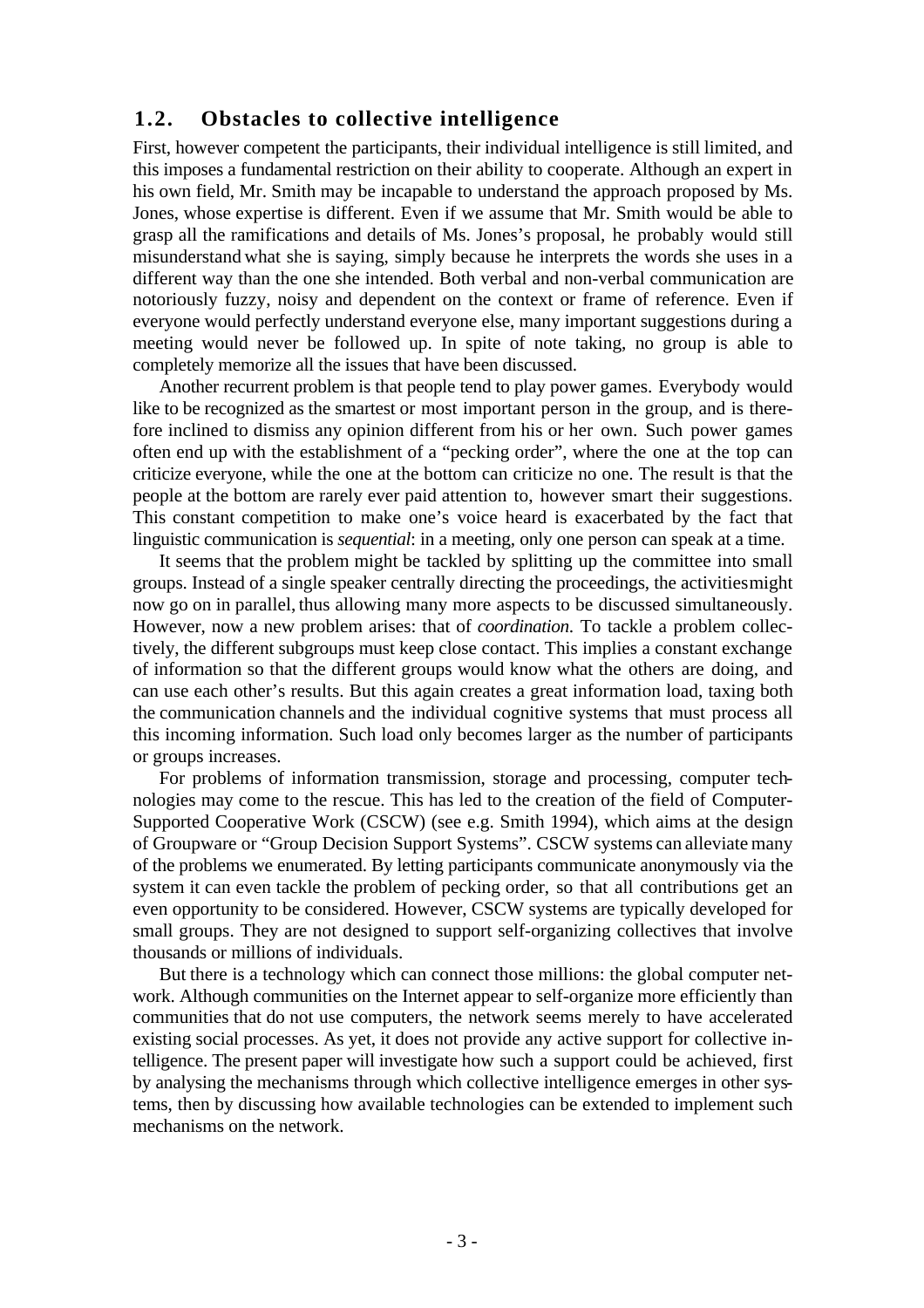### **2. Collective Problem-Solving**

To better understand collective intelligence we must first analyse intelligence in general, that is, the ability to solve problems. A *problem* can be defined as a difference between the present situation, as perceived by some agent, and the situation desired by that agent. Problem-solving then means finding a sequence of actions that will transform the present state via a number of intermediate states into a goal state. Of course, there does not need to be a single, well-defined goal: the agent's "goal" might be simply to get into any situation that is more pleasant, interesting or amusing than the present one. The only requirement is that the agent can *distinguish* between subjectively "better" (preferred) and "worse" situations (Heylighen 1988, 1990).

To generalize this definition of a problem for a collective consisting of several agents it suffices to aggregate the desires of the different agents into a collective preference and their perceptions of the present situation into a collective perception. In economic terms, the aggregate desire becomes the market "demand" and the aggregate perception of the present situation becomes the "supply" (Heylighen, 1997). It must be noted, though, that what is preferable for an individual member is not necessarily what is preferable for a collective (Heylighen & Campbell, 1995): in general, a collective has emergent properties that cannot be reduced to mere sums of individual properties. (Therefore, the aggregation mechanism will need to have a non-linear component.) In section 3, we will discuss in more detail how such an aggregation mechanism might work.

On way to solve a problem is by trial-and-error in the real world: just try out some action and see whether it brings about the desired effect. Such an approach is obviously inefficient for all but the most trivial problems. Intelligence is characterised by the fact that this exploration of possible actions takes place mentally, so that actions can be selected or rejected "inside one's head", before executing them in reality. The more efficient this mental exploration, that is, the less trial-and-error needed to find the solution, the more intelligent the problem-solver.

#### **2.1. Mental maps**

The efficiency of mental problem-solving depends on the way the problem is *represented* inside the cognitive system (Heylighen 1988, 1990). Representations typically consist of the following components: a set of problem states, a set of possible actions, and a preference function or "fitness" criterion for selecting the most adequate actions. The fitness criterion, of course, will vary with the specific goals or preferences of the agent. Even for a given preference, though, there are many ways to decompose a problem into states and actions. Changing the way a problem is represented, by considering different distinctions between the different features of a problem situation, may make an unsolvable problem trivial, or the other way around (Heylighen 1988, 1990).

Actions can be represented as operators or transitions that map one state onto another one. A state that can be reached from another state by a single action can be seen as a neighbor of that state. Thus, the set of actions induces a topological structure on the set of states, transforming it into a problem *space*. The simplest model of such a space is a network, where the states correspond to the nodes of the network, and the actions to the edges or links that connect the nodes. The selection criterion, finally, can be represented by a preference function that attaches a particular weight to each link. This problem representation can be seen as the agent's *mental map* of its problem environment.

A mental map can be formalized as a weighted, directed graph  $M = \{N, L, P\}$ , where  $N = \{n_1, n_2, ..., n_m\}$  is the set of nodes,  $L \leq N \times N$  is the set of links, and *P*: *L* [0, 1], is the preference function. A problem solution then is a connected path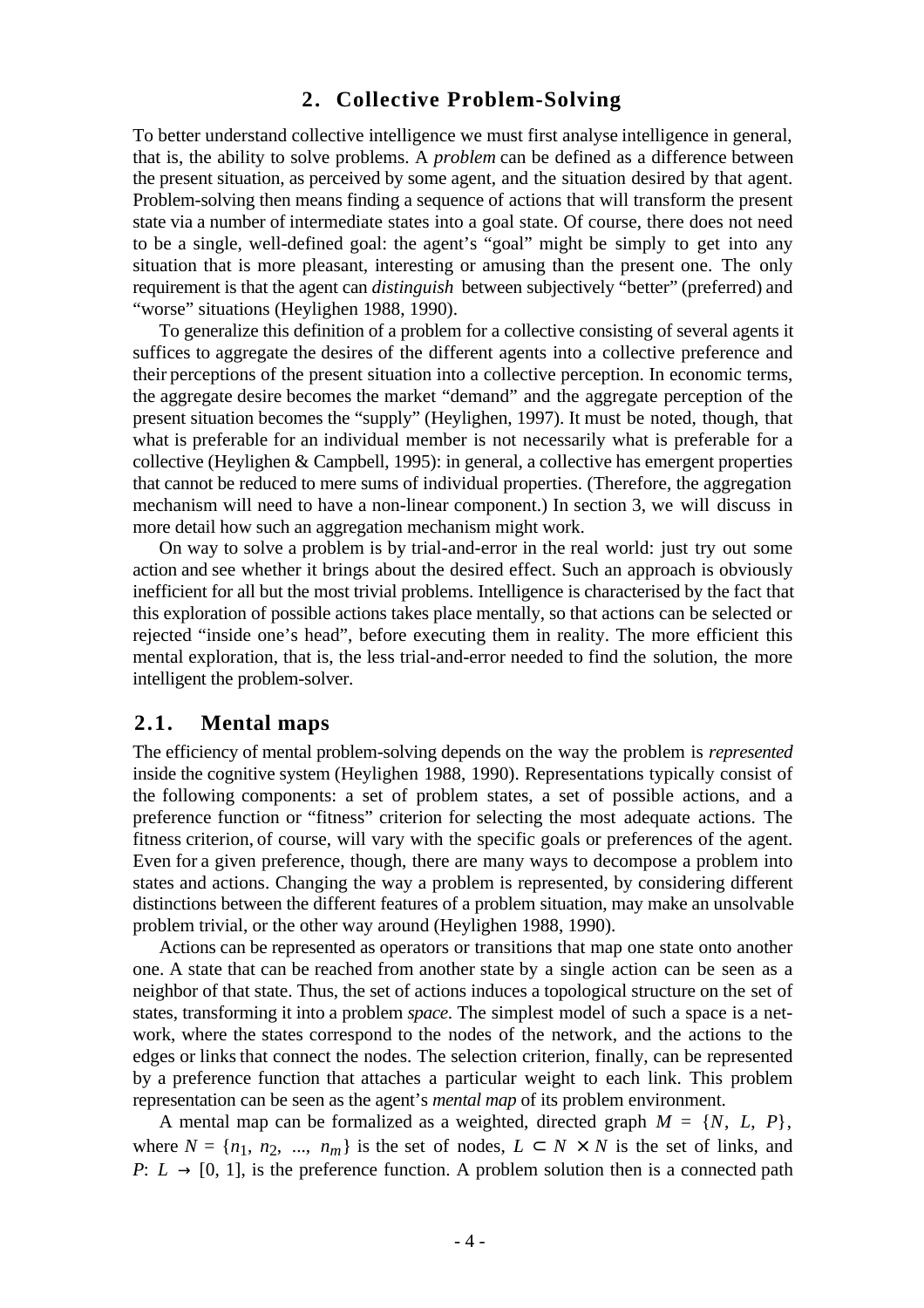$C = (c_1, ..., c_k)$  *N* such that  $c_1$  is the initial state,  $c_k$  is a goal state, and for all  $i \{1, \ldots, k\}$ :  $(c_i, c_{i+1}) \in L$ .

To solve a problem, you need a general heuristic or search algorithm, that is, a method for selecting a sequence of actions that is likely to lead as quickly as possible to the goal. If we assume that the agent has only a local awareness of the mental map, that is, that the agent can only evaluate actions and states that are directly connected to the present state, then the most basic heuristic it can use is some form of "hill-climbing" with backtracking. This heuristic works as follows: from the present state choose the link with the highest weight that has not been tried out yet to reach a new state; if all links have already been tried, backtrack to a state visited earlier which still has an untried link; repeat this procedure until a goal state has been reached or until all available links have been exhausted. The efficiency of this method will obviously depend on how well the nodes, links and preference function reflect the actual possibilities and constraints in the environment.

The better the map, the more easily problems will be solved. Intelligent agents, then, are characterized by the quality of their mental maps, that is, by the knowledge and understanding they have of their environment, their own capacities for action, and their goals. Increasing problem-solving ability will generally require two complementary processes: 1) enlarging the map with additional states and actions, so that until now unimagined options become reachable; 2) improving the preference function, so that the increase in total options is counterbalanced by a greater selectivity in the options that need to be explored to solve a given problem.

#### **2.2. Coordinating individual problem-solutions**

Let us apply this conceptual framework to collective problem-solving. Imagine a group of individuals trying to solve a problem together. Each individual can explore his or her own mental map in order to come up with a sequence of actions that constitutes part of the solution. It would then seem sufficient to combine these partial solutions into an overall solution. Assuming that the individuals are similar (e.g. all human beings or all ants), and that they live in the same environment, we may expect their mental maps to be similar as well. However, mental maps are not objective reflections of the real world "out there": they are individual constructions, based on subjective preferences and experiences (cf. Heylighen 1999). Therefore, the maps will also be to an important degree different.

This diversity is healthy, since it means that different individuals may complement each others' weaknesses. Imagine that each individual would have exactly the same mental map. In that case, they would all find the same solutions in the same way, and little could be gained by a collective effort. (In the best case, the problem could be factorized into independent subproblems, which would then be divided among the participating individuals. This would merely speed up the problem-solving process, though; it would not produce any novel solutions).

Imagine now that each individual would have a different mental map. In that case, individuals would need to communicate not only the (partial) solutions they have found, but the relevant parts of their mental maps as well, since a solution only makes sense within a given problem representation. This requires a very powerful medium for information exchange, capable of transmitting a map of a complex problem domain. Moreover, it requires plenty of excess cognitive resources from the individuals who receive the transmissions, since they would need to parse and store dozens of mental maps in addition to their own. Since an individual's mental map reflects that individual's total knowledge, gathered during a lifetime of experience, it seems very unlikely that such excess processing and storage capacity would be available. If it were, this would mean that the individual has used only a fraction of his or her capacities for cognition, and this implies an in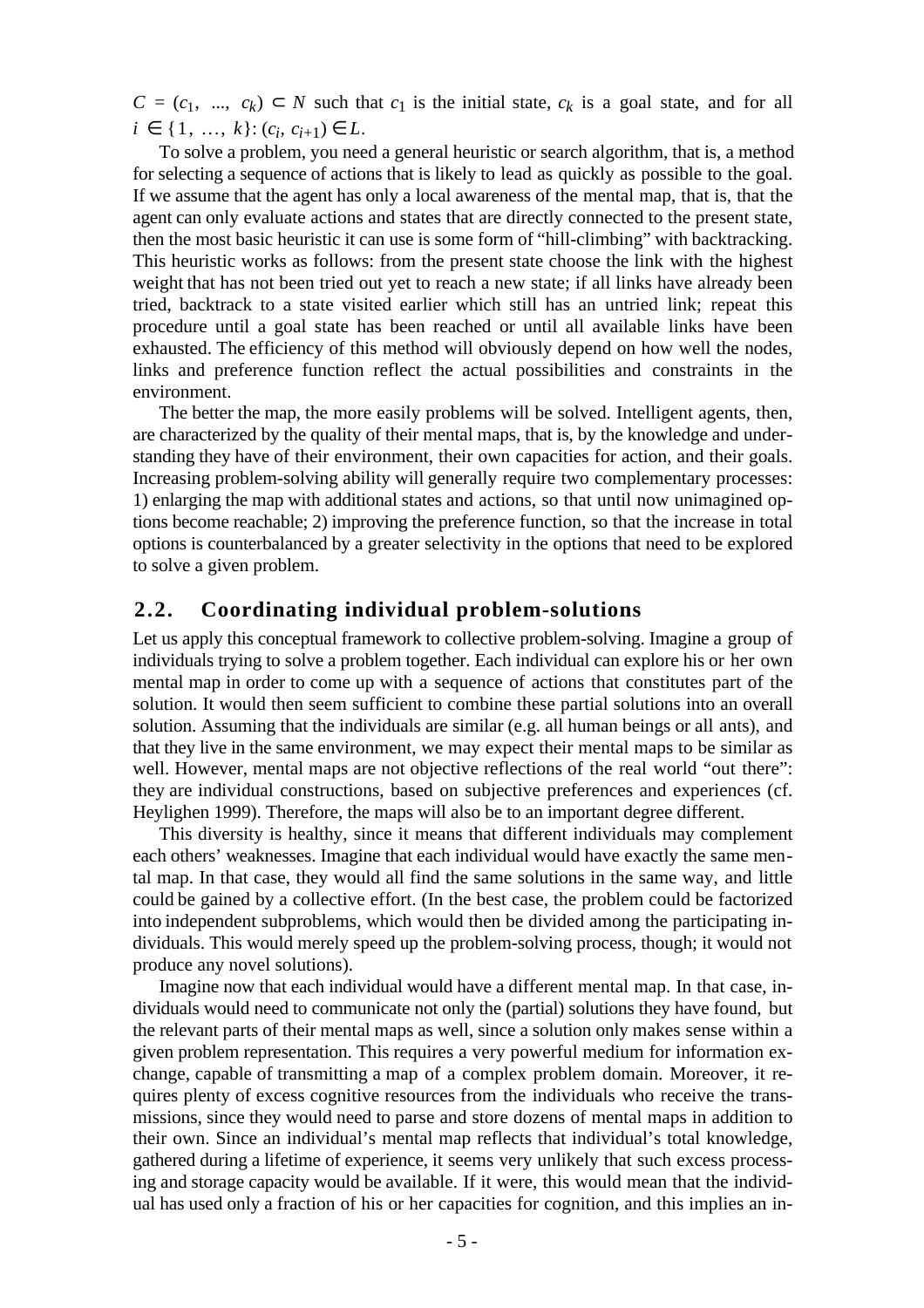dividual who is very inexperienced or simply stupid. Finally, even if individuals could effectively communicate their views, there is no obvious mechanism to resolve the conflicts that would arise if their proposals contradict each other. It seems that we have come back to our problem where we have intelligent individuals but a dumb collective.

Let us see whether investigations of existing intelligent collectives can help us to overcome this problem of coordination between individuals.

# **2.3. Stigmergy**

While studying the way termites build their mounds, the French entomologist Pierre Grassé (1959) discovered an important mechanism, which he called "stigmergy". He observed that at first different termites seem to drop mud more or less randomly. However, the presence of a heap of mud incites other termites to add mud to that heap, rather than start a heap of their own. The larger the heap, the more attractive it is to further termites. Thus, the small heaps will be abandoned, while the larger ones will grow into tall columns. Since the bias to add mud in those places where the concentration of mud is highest continues, the columns moreover have a tendency to grow towards each other, until they touch. This produces an arch, which will itself grow until it touches other arches. The end result is an intricate, cathedral-like structure of interlocking arches.

This is obviously an example of collective intelligence. The individual termites follow extremely simple rules, and have no memory of either their own or other individual's actions. Yet, collectively they manage to coordinate their efforts so as to produce a complex, seemingly well-designed structure. The trick is that they coordinate their actions without direct termite-to-termite communication. The only "communication" is indirect: the mud left by one termite provides a signal for other termites to continue work on that mud. Thus, the term *stigmergy*, whose Greek components mean "mark" (*stigma*) and "work" (*ergon*).

The fundamental mechanism here is that the environment is used as a shared medium for storing information so that it can be interpreted by other individuals. Unlike a message (e.g. a spoken communication) which is directed at a particular individual at a particular time, a stigmergic signal can be picked up by any individual at any time. A spoken message that does not reach its addressee, or is not understood, is lost forever. A stigmergic signal, on the other hand, remains, storing information in a stable medium that is accessible by everyone.

The philosopher Pierre Lévy (1997) has proposed a related concept to understand collective intelligence, that of a shared "object". For example, a typical object is the ball in a soccer game. Soccer players rarely need to communicate directly, e.g. by shouting directions at each other. Their activities are coordinated because they are all focused on the position and movement of the ball. The state of the ball incites them to execute particular actions, e.g. running toward the ball, passing it to another player, or having a shot at the goal. Thus, the ball functions as a stigmergic signal, albeit a much more dynamic one than the mud used by termites. Another typical "object" discussed by Lévy (1997) is money. It is the price, i.e. the amount of money you get for a particular good, which incites producers to supply either more or less of that good. Thus, money is the external signal which allows the different actors in the market to coordinate their actions (cf. Heylighen 1997).

The difference between Lévy's "object" and Grassé's stigmergic signal, perhaps, is that the former changes its state constantly, while the latter is relatively stable, accumulating changes over the long term. The stigmergic signal functions like a *long-term memory* for the group, while the object functions like a *working memory*, whose changing state represents the present situation. In fact, you do not even need an external object to hold this information. The soccer players are not only influenced by the position and move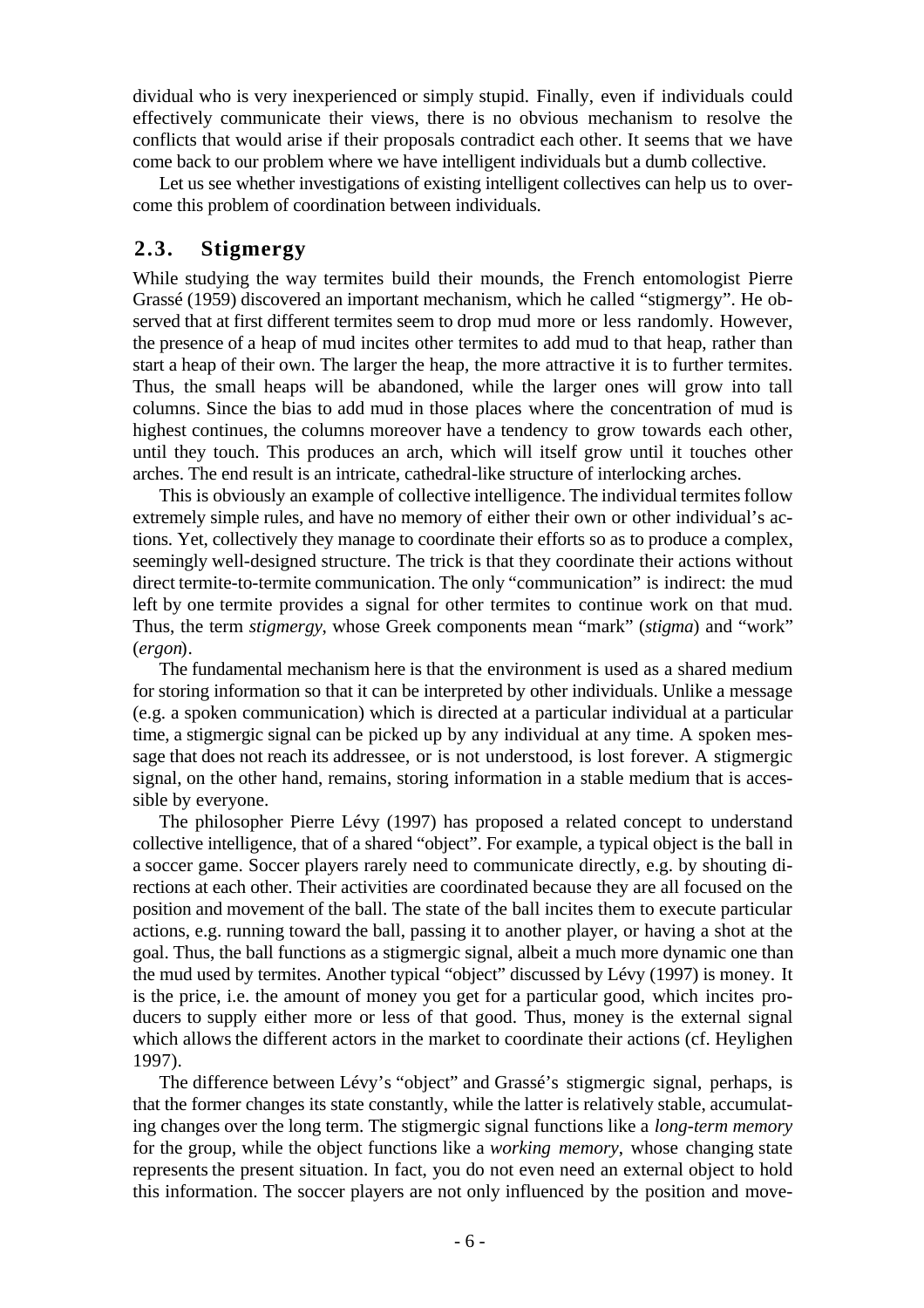ment of the ball, but also by the position and movement of the other players. This perceived state of the collective functions as a shared signal that coordinates the actions of the collective's members. The coordinated actions exhibited by the individuals in a swarm (flocks of birds, shoals of fish, herds of sheep, etc.) are similarly based on a "real-time" reaction to the perceived state of the other individuals.

## **2.4. Collective Mental Maps**

In the examples of stigmergy or shared objects we discussed until now, the problemsolving actions seem to be purely physical: amassing mud, kicking a ball towards the goal, producing goods. We might wonder whether stigmergy could also be used to support problem-solving on the mental plane, where sequences of actions are first planned in the abstract before they are executed in reality. Again, insect societies can provide us with a most instructive example. Ants that come back from a food source to their nest leave a trail of chemical signals, *pheromones*, along their path. Ants that explore the surroundings, looking for food, are more likely to follow a path with a strong pheromone scent. If this path leads them to a food source, they will come back along that path while adding more pheromone to the trail. Thus, trails that lead to sources with plenty of food are constantly reinforced, while trails that lead to exhausted sources will quickly evaporate.

Imagine two parallel trails, A and B, leading to the same source. At first, an individual ant is as likely to choose A as it is to choose B. So, on average there will be as many ants leaving the nest through A as through B. Let us assume that path B is a little shorter than A. In that case, the ants that followed B will come back to the nest with food a little more quickly. Thus, the pheromones on B will be reinforced more quickly than those on A, and the trail will become relatively stronger. This will entice more ants to set out on B rather than A, further reinforcing the gains of B relative to A. Eventually, because of this positive feedback, the longer path A will be abandoned, while the shorter path B will attract all the traffic. Thus, the ants are constantly tracing and updating an intricate network of trails which indicate the most efficient ways to reach different food sources. Individual ants do not need to keep the locations of the different sources in memory, since the collectively developed trail network will always be there to guide them.

This example may seem similar to the mud collecting termites. The difference is that the ants leaving pheromone are not making any physical contribution to the solution of their problem (collecting food), unlike the termites whose actions directly contribute to the mound building. They are merely providing the collective with a map to guide them through the terrain. In fact, the trail network functions like an external mental map, which is used and updated by all ants. We will call such an exteriorized, shared, cognitive system a *collective mental map* (CMM). Let us investigate this concept in more detail.

A collective mental map functions first of all as a shared *memory*. Various discoveries by members of the collective are registered and stored in this memory, so that the information will remain available for as long as necessary. The storage capacity of this memory is in general much larger than the capacities of the memories of the individual participants. This is because the shared memory can potentially be inscribed over the whole of the physical surroundings, instead of being limited to a single, spatially localized nervous system. Thus, a collective mental map differs from cultural knowledge, such as the knowledge of a language or a religion, which is shared among different individuals in a cultural group but is limited by the amount of knowledge a single individual can bear in mind.

In human evolution, the first step towards the development of a CMM was the invention of writing. This allowed the storage of an unlimited amount of information outside of individuals brains. Unlike a real CMM, however, the information in books is shared only to a limited extent. Not all books can be accessed by all individuals. This was particularly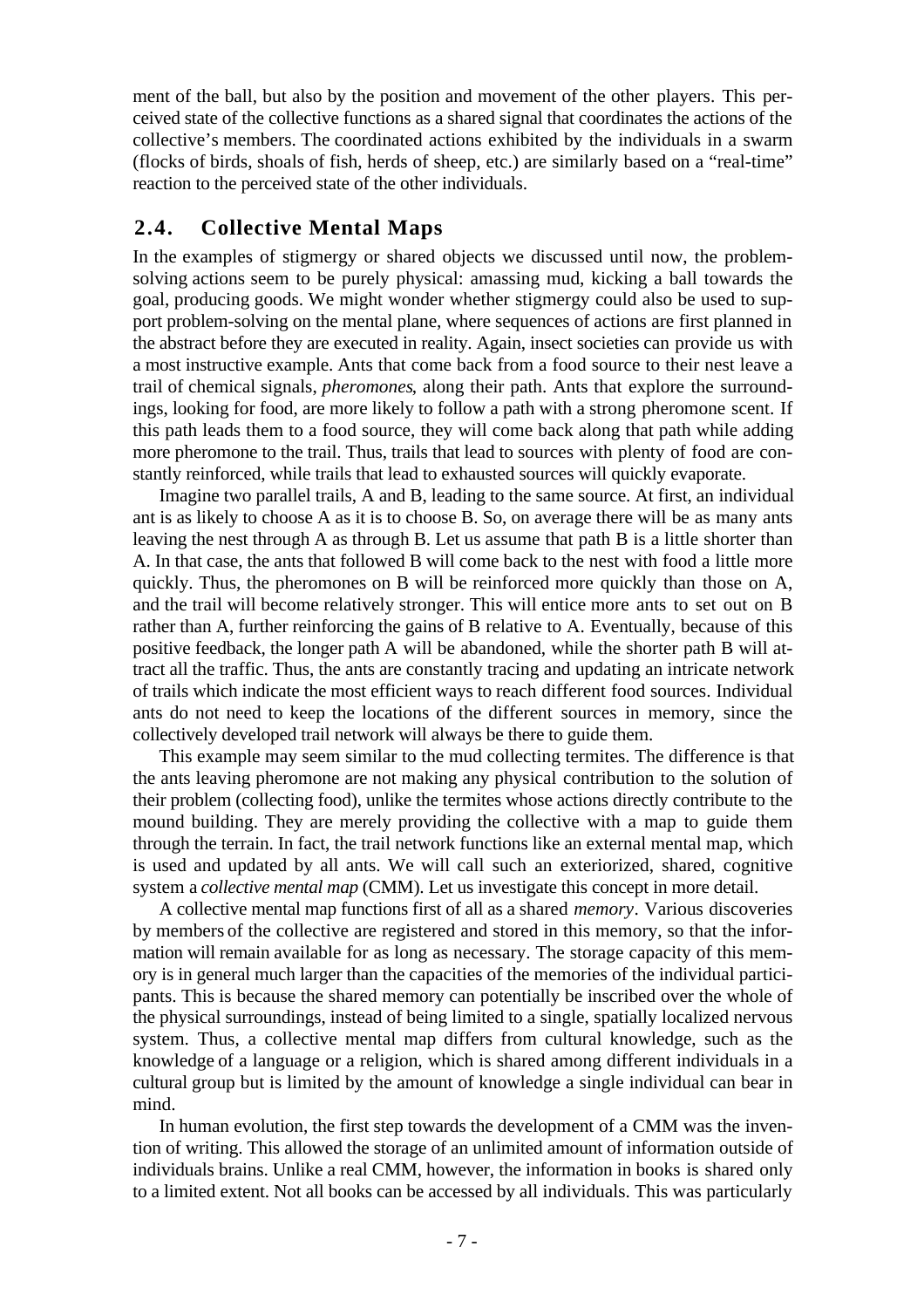true before the invention of printing, when only a few copies of any given book existed in the world. Although libraries now provide a much wider access for people wishing to *read* books, there is still a very limited access for *writing* books. Although everybody could in principle write a book, very few books actually get published in such a way that they become accessible to a large number of people.

In a CMM, such as the ants' trail network, on the other hand, all individuals can equally contribute to the shared memory. They can in particular build on each others' achievements by elaborating, reinforcing or providing alternatives for part of the stored information. Books, on the other hand, are largely stand-alone pieces of knowledge, with very limited cross-references. It would be very difficult for me to take an existing book and start commenting, correcting or reinforcing on its content. If I want to add to the state of the art, I would rather need to write and publish a book from scratch, a very difficult and time-consuming affair.

The need for a universally and dynamically shared memory has been well understood by researchers in Computer-Supported Cooperative Work (e.g. Smith 1994). Discussions over a CSCW system will typically keep a complete trace of everything that has been said, which can be consulted by all participants, and to which all participants can at any moment add personal annotations. This collective register of activities is often called a shared "blackboard", "white board" or "workspace". However, a record of all communications does not yet constitute a mental map. The more people participate in a discussion and the longer it lasts, the more the record will grow, and the more difficult it will become to distil any useful guidelines for action out of it. Of course, you can allow the participants to edit the record and erase notes that are no longer relevant, as you would do with scribbles on a blackboard. But this again presupposes that the participants would have a complete grasp of all the information that is explicitly or implicitly contained in the record. And that means that the size of the "controlled" content of the blackboard cannot grow beyond the cognitive capacities of an individual. This obviously makes the shared blackboard a poor model for an eventual Internet-based support for collective intelligence.

A mental map is not merely a registry of events or an edited collection of notes, it is a highly selective representation of features relevant to problem-solving. The pheromone network does not record all movements made by all ants: it only registers those collective movements that are likely to help solve the ants' main problem, finding food. A mental map consists of problem states, possible actions that lead from one state to another, and a preference function for choosing the best action at any moment. These are all implicit in the pheromone network: a particular patch of trail can be seen simultaneously as a location or problem state, as an action linking to other locations, and as a preference, measured by the concentration of pheromone, for that action over other available actions. As it is clear that a CMM cannot be developed by merely registering and editing individual contributions, we will need to study different methods to collectively develop a mental map.

# **3. Mechanisms of CMM Development**

# **3.1. Averaging preferences**

Probably the most basic method for reaching collective decisions and avoiding conflicts is voting. This method assumes that all options are known by all individuals, and that the remaining question is to determine their aggregate preference. In the simplest case, every individual has one vote, which is given to the options that this individual prefers above all others. Adding all the votes together determines the relative preferences of the different alternatives for actions. (Usually, after a vote only the highest scoring option is kept, but this is not relevant for our model, where all options remain available). This is to some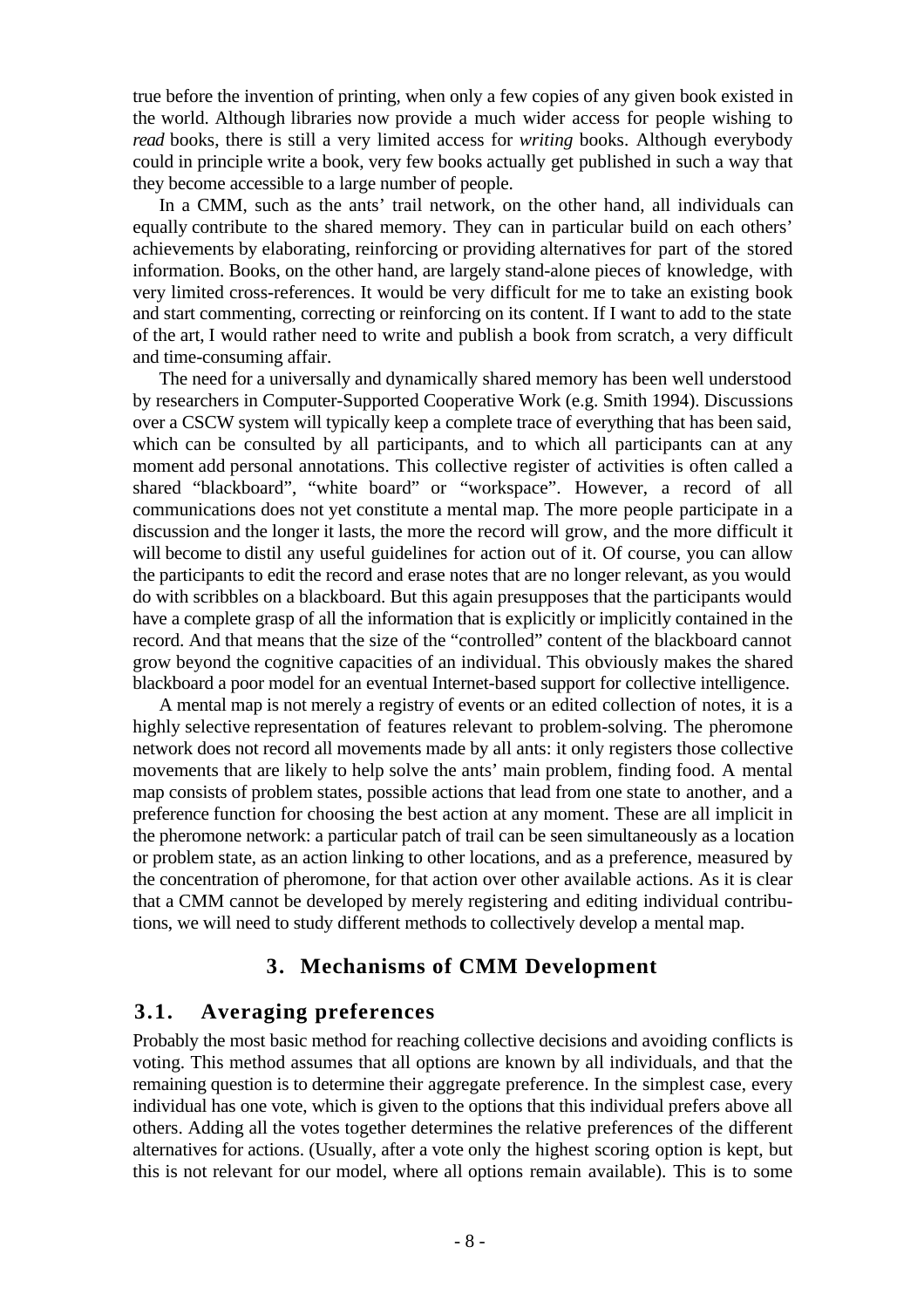degree similar to the functioning of ant colonies, where the pheromone trail left by a particular ant can be seen as that ant's "vote" in the discussion of where best to find food.

In a more sophisticated version of the voting mechanism, individuals can distribute their voting power over different alternatives, in proportion to their individual preference functions. For example, alternative A might get a vote of 0.5, B 0.3, C 0.2 and D 0.0. In that case, the collective preference function *Pcol* becomes simply an average of the *n* individual preference functions *Pi* :

(1) 
$$
P^{col}(l_j) = \frac{1}{n} \sum_{i=1}^{n} P^{i}(l_j) = \frac{1}{n} \sum_{i=1}^{n} p^{i}_{j}
$$

Johnson's (1998; see also Johnson et al. 1998) simulation of collective problem-solving illustrates the power of this intrinsically simple averaging procedure. In the simulation, a number of agents try to find a route through a "maze", from a fixed initial position to a fixed goal position. The maze consists of nodes randomly connected by links. In a first phase, the agents "learn" the layout of the maze by exploring it in a random order until they reach the goal. They do this by building up a preference function which attaches a weight to every link in the network they tried, but such that the last link used (before exiting the maze) in any given node gets the highest weight. In a second, "application" phase, they use this knowledge to find a short route, which now avoids all needless loops and dead-ends encountered during the learning phase. Since different agents have learned different preference functions, they will not all be successful to the same degree, and their best routes can greatly differ in length. However, Johnson (1998) showed that if the preference functions for a large number of agents are averaged, the route selected by that "collective" preference was significantly shorter than the average route found by a typical individual agent. In fact, if the collective consisted of a sufficiently large number of agents, the collective solution was better than the best individual solution.

This phenomenon might be explained by assuming that the different routes learned by the agents are all variations on the globally shortest route through the maze. Because of the time spent learning how to avoid poor routes, the preferred option at any node is more likely to be the optimal choice than any other choice. However, since the agents have no global understanding of the maze, most of their choices will still be less than optimal. These deviations from the optimum are caused by random factors, and therefore have no systematic bias in any particular direction. Because of the law of large numbers, we can expect these "fluctuations" to cancel each other out when many different preferences are averaged. This will only leave what the different routes have in common, namely their bias towards the optimal solution. It seems that a similar mechanism may apply to human decision-making, under the same condition that there is no systematic bias away from the optimum. Therefore, we may expect the average of the choices made by a large group to be effectively better than the choice made by a random individual.

Although Johnson's simulation exhibits collective intelligence the way we have defined it, the solutions found by a large collective (of the order of 100 individuals or more) are only somewhat better than the solutions found by a single agent. In real life, it would seldom seem worth the trouble employing a hundred people to solve a problem if one person could find a solution that is almost as good. As could be expected from the law of large numbers, the averaging mechanism provides *decreasing returns*: the improvement produced by adding a fixed number of individuals to the collective will become smaller as the size of the collective increases.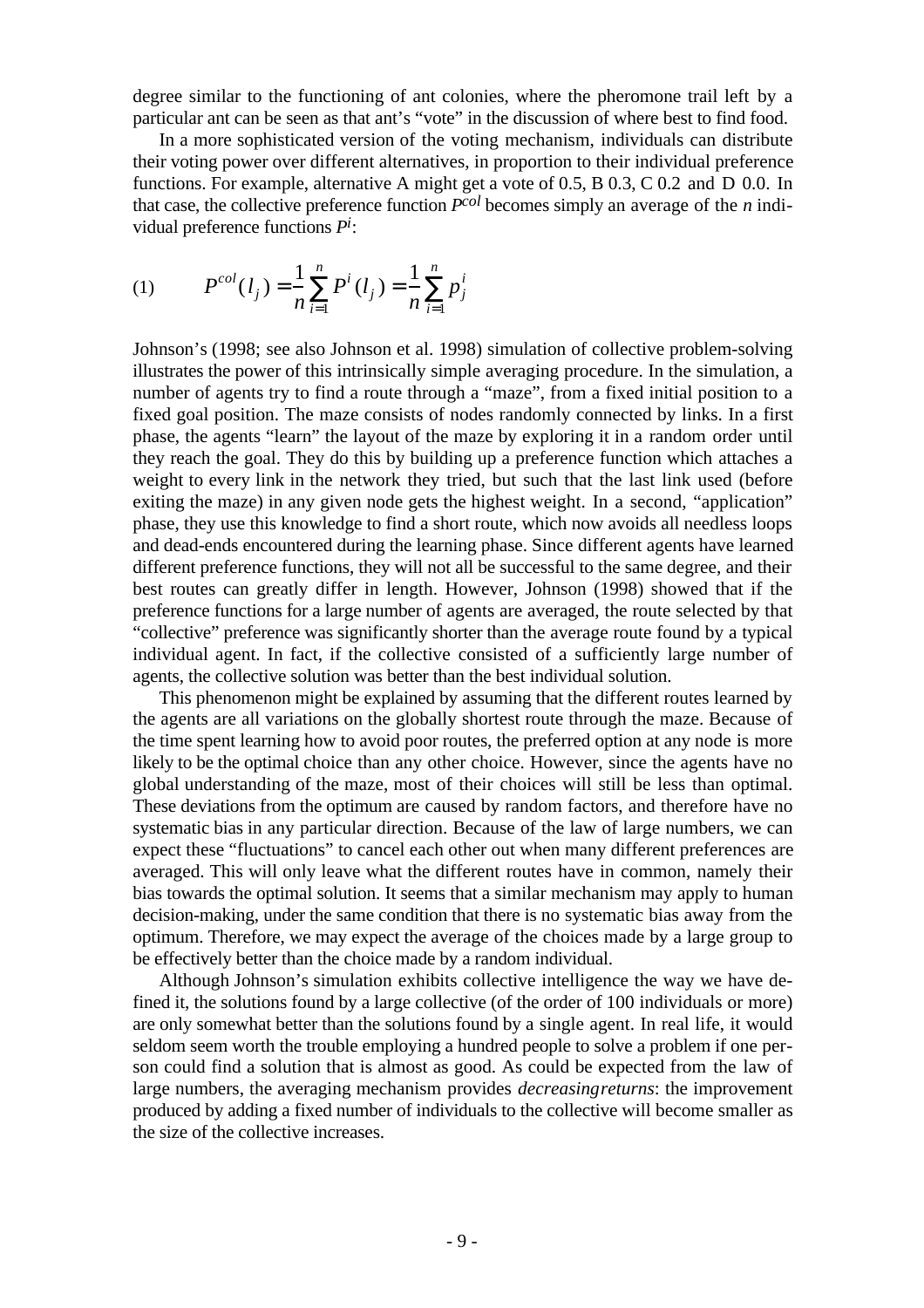### **3.2. Feedback**

One reason that the collective intelligence produced by averaging adds relatively little to the intelligence of the participating individuals is that the procedure is very redundant: every individual must build up a mental map of the whole domain before any CMM can be initiated. Although Johnson's (1998) simulation may seem similar to the ant example, trail laying by ants is governed by a more sophisticated mechanism. The discovery of a large food source by a single ant is in general sufficient to start a trail which is then used and reinforced by growing numbers of other ants. No individual ant needs to explore the whole surroundings. Yet, collectively, the ants are likely to have explored the complete surroundings, and their trails are likely to provide a near complete map of these surroundings.

The reason is that collective trails are not simply the superposition of trails laid independently by different individuals. Trails interact in a *non-linear* way: a trail leading to a good source will be reinforced through a *positive feedback* loop, while a trail leading to an empty source will spontaneously decay (cf. Dorigo et. al 1996). Thus, a variety of local, individual contributions suffices to let a global map emerge. This is the hallmark of self-organization (cf. Bonabeau et al. 1997). The net effect is that exploration by the collective is much more efficient, since small, individual efforts that turn out to be successful are amplified into large, collective results by the feedback mechanism (in a sense, we might say that the decreasing returns of averaging are complemented by the increasing returns produced by positive feedback). Different applications (e.g. Dorigo et al. 1996, Schoonderwoerd et al. 1996, Bonabeau & Theraulaz 1994) have shown that such "ant-based" algorithms provide a powerful heuristic to solve a variety of problems.

The danger with positive feedback is that it can become *too* strong, so that a few reasonably good courses of action immediately attract all the activity, preventing the exploration of avenues that might produce even better solutions. This risk can be controlled by adjusting the individuals' sensitivity to the collective preference. If ants would always choose the path with the strongest pheromone scent, then all ants would immediately concentrate on a single food source. It would take a very long time after that food source was exhausted before they would start exploring other regions. In order to guarantee a more or less exhaustive covering of the surroundings, ants should deviate from the strongest trail with a non-zero probability. Increasing this probability will lead to more thorough exploration, but reduced efficiency of food gathering. In ants, this probability has probably evolved to a nearly optimal value because of natural selection: ant varieties with a too high or too low value for this parameter would have lost the competition with ant varieties characterized by a better tuned value.

Some simulation results confirm this intuition. In Dorigo et al.'s (1996) search algorithm inspired by ants, the best results were achieved when the trail sensitivity parameter was set to 1, that is, when the "ant's" probability to choose a link was proportional to the trail strength (on the assumption that all possible paths start out with the same non-zero strength). In the simulation by Chialvo and Millonas (1995) of how ants build "cognitive maps" it was shown that real trails only emerge for a particular range of values of the "osmotropotaxic sensitivity" parameter.

When we transpose the feedback model from ant colonies to human society, we are reminded of a more typically human mechanism for collective problem-solving: *discussion*. When people in a group state their preferences, so that others who have not yet made up their mind may be enticed to follow them, they usually do more than just make an evaluation: they give arguments for why they believe a particular option is better. These arguments may convince others that this is really the best option, or incite them to produce counter-arguments. In the best case, these arguments and counter-arguments will illuminate the broader implications of the different options, or even suggest a new option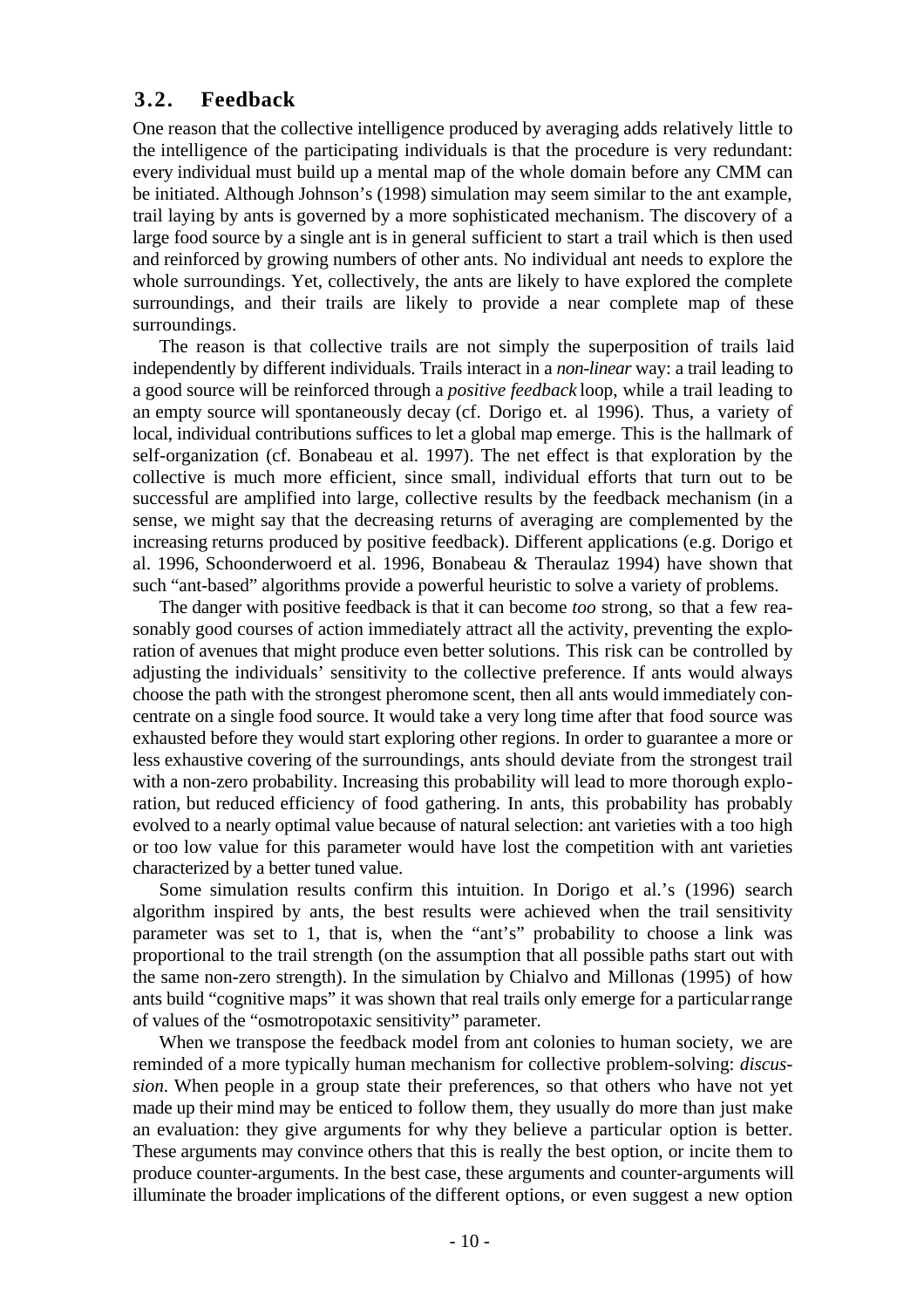that combines the best aspects of the previous options. Thus, not only the preference function, but also the state space and set of actions can develop interactively.

The general process is elegantly demonstrated by the Policy Delphi method for collaborative problem-solving (Linstone & Turoff 1975). This method has been implemented as a group decision support system (Kenis & Bollaert 1992), which in turn has been extended for use in a Web environment (Naydenova 1995). In a computer-supported Policy Delphi session, the participants are first asked to state their preferred action to tackle a given problem. The participants are then asked to evaluate each of the (anonymous) proposals on a 5 point scale, and to give arguments for their agreement/disagreement. In the next round, they see the distribution of opinions and the additional arguments for each of the options. In the light of this new information, they get the chance to change their mind, by making a new evaluation and giving new arguments. This discussion can go on for several rounds until the opinions have stabilized. At that moment, the group can decide to choose the option that has gathered the highest average evaluation.

#### **3.3. Division of labor**

Both ant trail laying and voting implicitly assume that all participating individuals contribute evenly to the different aspects of the problem-solving. This only makes sense if all individuals are equally competent on all issues. Human society, however, is based on the *division of labor*: different individuals have different forms of expertise, and they typically limit their contributions to the domains they are most competent in. Cognitive specialization emerges spontaneously through a positive feedback mechanism: as illustrated by Gaines' (1994) simulation, individuals who were successful in solving a particular type of problem are likely to get more problems of that type delegated to them, and thus will develop a growing expertise in the domain. Specialization helps to overcome individual limitations: since not everybody can know everything, a group where different individuals know different things will collectively cover a much larger domain.

Formally, division of labor is characterized by the fact that the mental maps  $M^i$  = {*Ni* , *Li* , *Pi*} are different for the different individuals *i*. The collective mental map *Mcol* can then be reconstructed by taking the union of the respective sets of nodes and links:  $\overline{a}$  $N^{col} = \bigcup_i N^i$ ,  $L^{col} = \bigcup_i L^i$ . The collective preference function *Pcol* can again be expressed as the average of the individual preferences as in equation (1), with the additional assumption that  $P^i(l_j) = 0$  if  $l_j \sim L^i$ , or developed by a sequential, feedback-based algorithm, as discussed in section 3.2.

The problem with specialization is that in order to collectively tackle a problem the different specialists need to communicate. If the specialists' mental maps are too different, they will have great difficulty understanding each other. This is a classical issue in multidisciplinary or interdisciplinary research. One way to bridge the gap is to make sure that there is always some overlap between different mental maps, so that two specialists from very different disciplines (say, a chemist and a biologist) will be able to communicate via one or more "interpreters" who belong to an intermediary discipline (say, molecular biology) that overlaps with both. In our formal model this would mean that the overall graph *Mcol* is connected. The more paths there exist between two arbitrary locations in the network, the higher the probability of fruitful information exchange between the corresponding domains. If there are sufficient "interdisciplines" to cover all the gaps between specializations, diffusion of ideas from one domain of expertise to another will always be possible. This is Campbell's (1969) "fish scale model of omniscience".

The disadvantage of this method is that diffusion between distant domains of expertise can be very inefficient, since many "interpretation" processes will slow down and degrade the communication. An alternative approach is the development of a universal language or, rather, metalanguage (Heylighen 1990) , that would allow different mental maps to be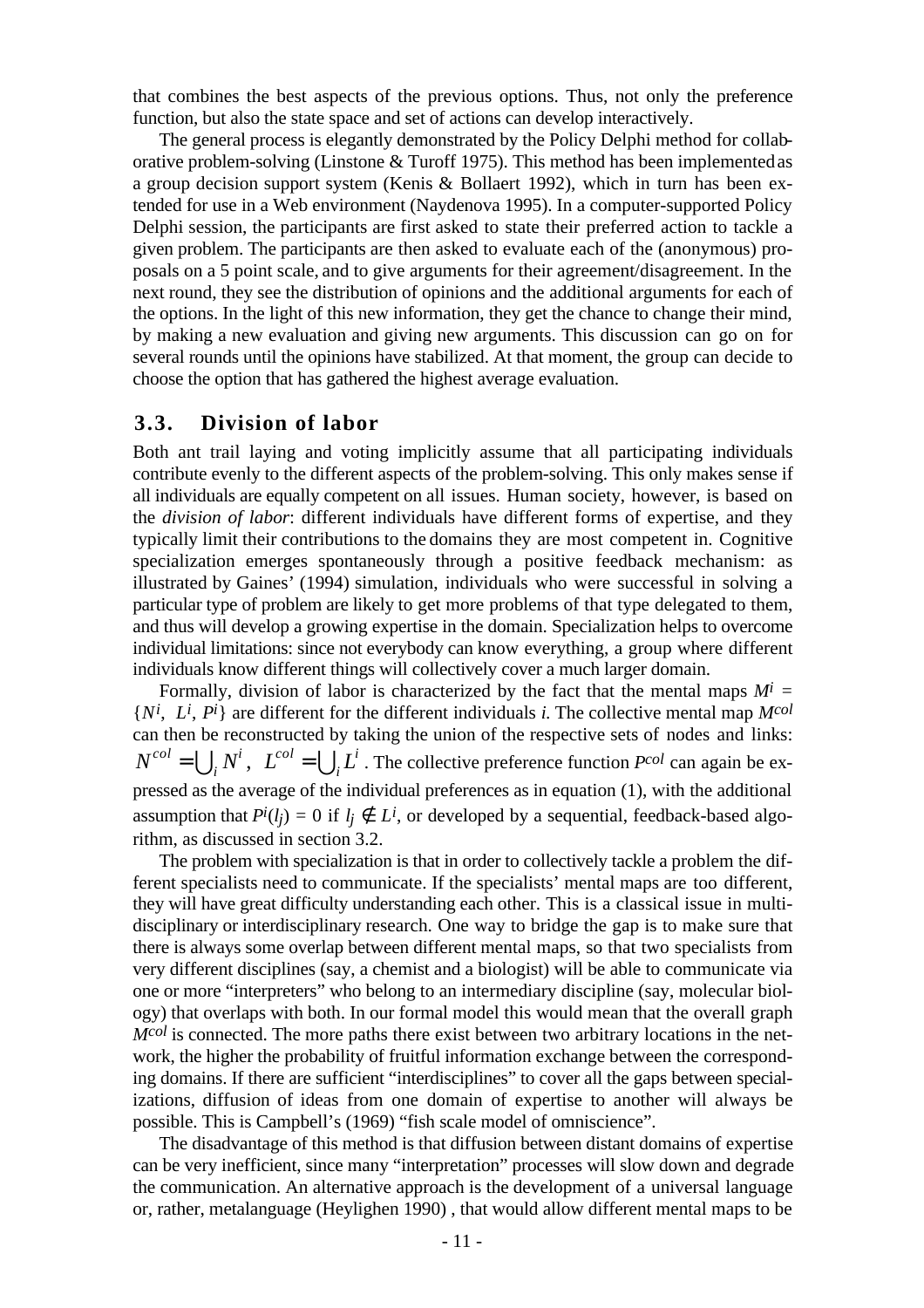expressed in the same, more abstract language, so that their similarities and difference become clear. This is the approach proposed by General Systems Theory (Boulding 1956) to integrate the different scientific disciplines, albeit with limited success until now. One way to apply this mechanism to the development of a CMM would be a hierarchical semantic network supporting different levels of abstraction. This could be developed by clustering similar nodes, and representing the resulting clusters by new, "higher order" nodes (Heylighen 1999).

A similar mechanism underlies decision-making in organizations, where the advice coming from different specialists is synthesized by a "generalist" manager who puts them in a broader perspective. This brings us back to the hierarchical model, where supervisors at the higher levels divide a task or problem into subproblems which are then delegated to specialists at the levels below. This assumes that at every stage, a single, "generalist" individual decides how the activities of the other individuals should be coordinated. The efficiency of the resulting problem-solving will therefore be limited by the informationprocessing capacity of the "executive".

# **3.4 Conclusion**

The three basic mechanisms of averaging, feedback and division of labor give us a first idea of a how a CMM can be developed in the most efficient way, that is, how a given number of individuals can achieve a maximum of collective problem-solving competence. A collective mental map is developed basically by superposing a number of individual mental maps. There must be sufficient diversity among these individual maps to cover an as large as possible domain, yet sufficient redundancy so that the overlap between maps is large enough to make the resulting graph fully connected, and so that each preference in the map is the superposition of a number of individual preferences that is large enough to cancel out individual fluctuations. The best way to quickly expand and improve the map and fill in gaps is to use a positive feedback that encourages individuals to use high preference paths discovered by others, yet is not so strong that it discourages the exploration of new paths.

Let us now try to apply these general principles to a concrete medium, the global information network. This will help us to clarify, formalize and operationalize these notions.

# **4. From Web to Collective Mental Map**

We noted that the information stored in books can be seen as a rudimentary CMM for human society, albeit one that is too static and fragmented. The present trend to move all written information on-line, so that it becomes immediately and universally accessible, is a first step towards removing these obstacles. The World-Wide Web, with its distributed hypermedia format, seems particularly well-suited as a medium to create a dynamic CMM. Let us review the main benefits of the Web.

First, the storage space provided by the millions of computers connected to the network is practically unlimited. Second, the stored information can be accessed virtually instantaneously, both for reading and for writing. If I have an idea that I would like to publicize, it suffices to write it down, save the document in HTML format on my server, and the text becomes immediately accessible to everyone in the world with an Internet connection. Unlike information in books, moreover, the HTML format allows different documents to be directly connected. Thus, I can comment on, or contribute to, other people's ideas, while having both my comments and the original documents immediately available to the readers. The hyperlinks which connect web pages turn the web into a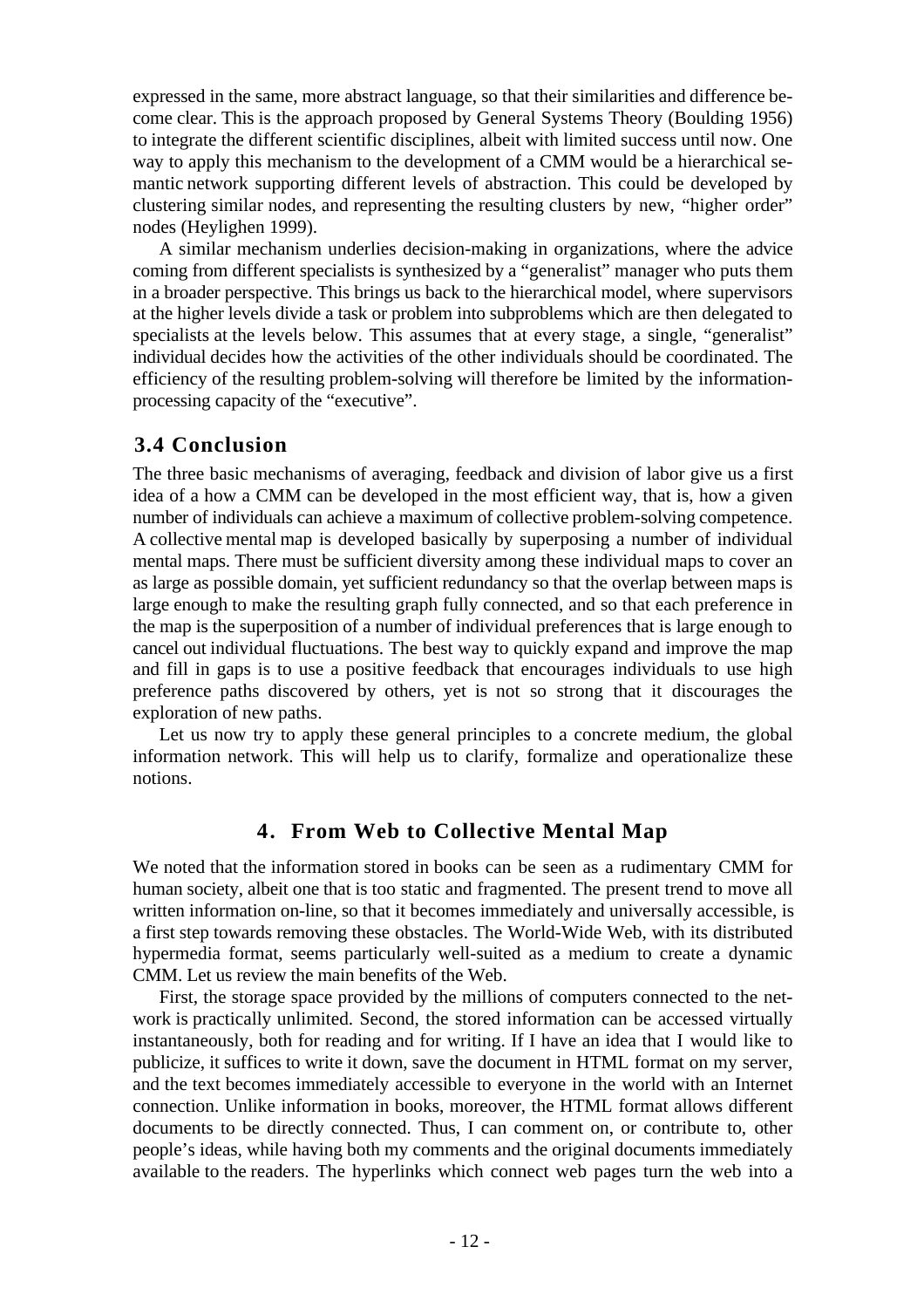huge directed graph, consisting of nodes and links. Apart from the preference function, this is the same structure as the one we postulated for a mental map.

However, as yet the Web provides little support for problem-solving. One difficulty is that the unlimited memory makes it easy to store everything: relevant as well as irrelevant information. As we saw when discussing the automatic registry provided by CSCW systems, memorizing too much information hinders rather than helps problem-solving. In order to tackle that information explosion, we need guidance in selecting what is relevant. The best known tools to filter out what is relevant are the *search engines*: they sieve through the whole of the web, but return only those documents that contain the keywords provided by the user. However, this "brute force" approach has serious shortcomings (Heylighen & Bollen 1996; Kleinberg 1998). First, with the on-going explosion in the number of documents, even quite specific keywords will result in hundreds or thousands of "hits", most of which are of poor quality. Second, in order to select relevant keywords, the user already needs to have a clear idea of how a potential solution would be formulated. The best document to solve the user's problem may actually use different keywords, and therefore the solution may never be found.

A more intelligent selection mechanism is implicit in the hypertext structure of the web. The author of a web document will normally only include links to other documents that are relevant to the general subject of the page, and of sufficient quality. Thus, locating one document relevant to your goals may be sufficient to guide you to further information on that issue. High quality documents, that contain clear, accurate and useful information, are likely to have many links pointing to them, while low quality documents will get few or no incoming links. Thus, although no explicit preference function is attached to a link, there is a preference implicit in the total number of links pointing to a document. This preference is produced collectively, by the group of all web authors. A first step towards turning the web into a CMM would consist in extracting this implicit information from existing web links.

Recently, two types of algorithms have been developed for this purpose: PageRank (Brin & Page 1998) and HITS (Kleinberger 1998). Both use a bootstrapping approach (cf. Heylighen 1999): they determine the quality or "authority" of a web page on the basis of the number and quality of the pages that link to it. Since the definition is recursive (a page has high quality if many high quality pages point to it), the algorithm needs several iterations to determine the overall quality of a page. Mathematically, this is equivalent to computing the eigenvectors of the matrix that represents the linking pattern in the selected part of the web. PageRank uses the linking matrix directly, HITS uses a product of the matrix and its transposed matrix. The latter method produces two types of pages: *authorities*, that are pointed to by many good "hubs" (indexes or lists of web pages), and *hubs*, that point to many good authorities. In combination with a keyword search, which restricts the pages for which the quality is computed to a specific problem "neighborhood", these methods seem to produce a much better quality in the answers returned for a query.

The disadvantage of these methods is that they are static: they merely use the (rather sparse) linking pattern that already exists; they do not allow the web to adapt to the way it is used, as a real CMM would do. To achieve this, other sources of implicit information can be "mined". People who merely browse the web by navigating from page to page express their preferences by the links they choose. The frequency of their link selections provides information about their subconscious preference function. The following sections will discuss algorithms to extract and use such implicit information.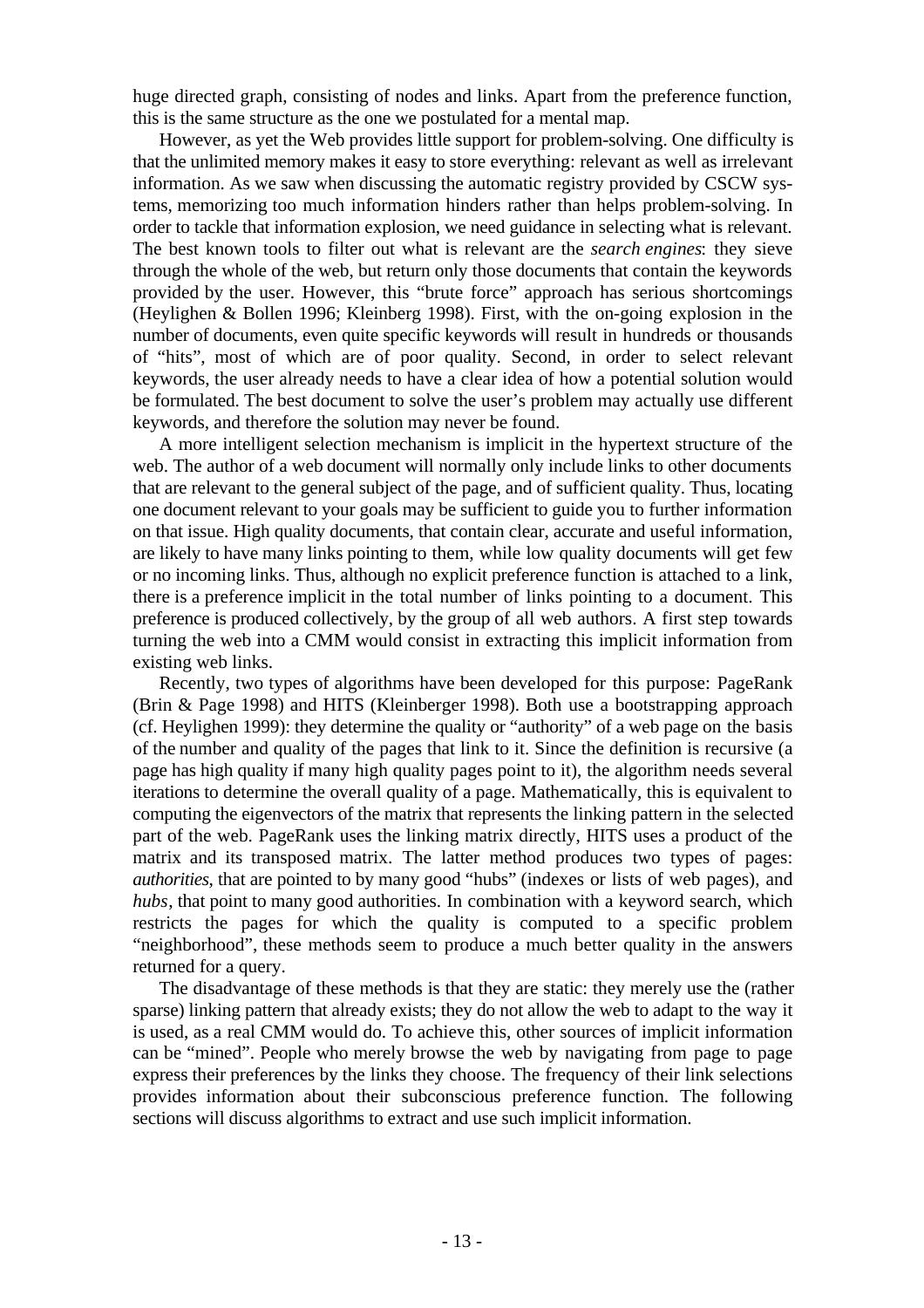#### **4.1. Collaborative filtering**

Recently a number of methods have been developed for the "collaborative filtering" or "social filtering" of information (Resnick et al. 1994; Shardanand & Maes 1995; Breeze et al. 1998). The main idea is to automate the process of "word-of-mouth" by which people recommend products or services to one another. If you need to choose between a variety of options with which you do not have any experience, you will often rely on the opinions of others who do have such experience. However, when there are thousands or millions of options, like in the Web, it becomes practically impossible for an individual to locate reliable experts that can give advice about each of the options. By shifting from an individual to a collective mode of recommendation, the problem becomes more manageable. Instead of asking opinions to each individual, you might try to determine an "average opinion" for the group, like in the voting and collective maze exploration examples we discussed before. This, however, ignores your particular interests, which may be different from those of the "average person". You would rather like to hear the opinions of those people who have interests similar to your own, that is to say, you would prefer a "division-of-labor" type of organization, where people only contribute to the domain they are specialized in.

The basic mechanism behind collaborative filtering systems is the following: 1) a large group of people's preferences are registered; 2) using a similarity metric, a subgroup of people is selected whose preferences are similar to the preferences of the person who seeks advice; 3) a (possibly weighted) average of the preferences for that subgroup is calculated; 4) the resulting preference function is used to recommend options on which the advice-seeker has expressed no personal opinion as yet. Typical similarity metrics are Pearson correlation coefficients between the users' preference functions and (less frequently) vector distances or dot products. The correlation coefficient between two users *a* and *b*, with  $p^a_i$  denoting *a*'s preference for option *i*, and  $\overline{p}^a$  denoting the average preference of *a* over all options, is defined in the following way:

(2) 
$$
R_{ab} = \frac{i(p_i^a - \bar{p}^a)(p_i^b - \bar{p}^b)}{\sqrt{i(p_i^a - \bar{p}^a)^2 + (p_i^b - \bar{p}^b)^2}}
$$

If the similarity metric has indeed selected people with similar tastes, the chances are great that the options that are highly evaluated by that group will also be appreciated by the advice-seeker. The typical application is the recommendation of books, music CDs, or movies. More generally, the method can be used for the selection of documents, services or products of any kind.

The main bottleneck with existing collaborative filtering systems is the collection of preferences (cf. Shardanand & Maes 1995). To be reliable, the system needs a very large number of people (typically thousands) to express their preferences about a relatively large number of options (typically dozens). This requires quite a lot of effort from a lot of people. Since the system only becomes useful after a "critical mass" of opinions has been collected, people will not be very motivated to express detailed preferences in the beginning stages (e.g. by scoring dozens of music records on a 10 point scale), when the system cannot yet help them.

One way to avoid this start-up problem is to collect preferences that are *implicit* in people's actions (Nichols 1998). For example, people who order books from an Internet bookshop implicitly express their preference for the books they buy over the books they do not buy. Customers who have bought the same book are likely to have similar preferences for other books as well. This principle is applied by the Amazon web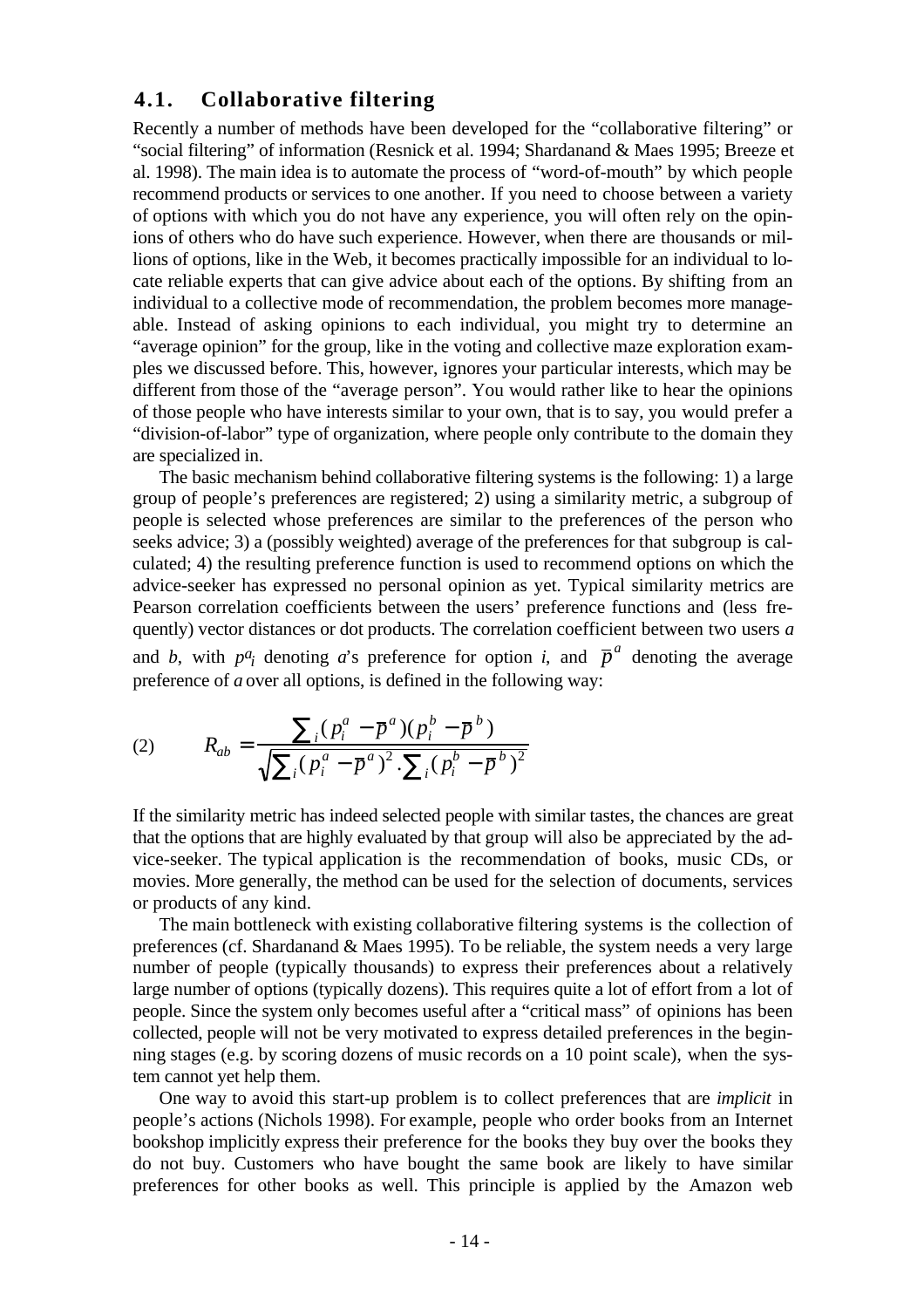bookshop (www.amazon.com), which for each book offers a list of related books that were bought by the same people.

There are even more straightforward ways to collect implicit preferences on the web. One method is to register all the documents on a website that have been consulted by a given user (cf. Breeze et al. 1998). The list of all available documents, with preference 1 for those that have been consulted and preference 0 for the others, then determines a preference function for that user (cf. Breeze et al. 1998). Using a similarity metric on these preference vectors makes it possible to determine neighborhoods of users with similar interests.

#### **4.2. Co-occurrence matrices**

Since the documents consulted by users with similar interests are likely to be in a number of respects similar themselves, collaborative filtering makes it possible to determine clusters of related documents (cf. Breeze et al. 1998). The principle is the same as with the books that are assumed to be related to a given book, because they have been bought by the same people. However, we are now shifting our attention from similarities between users to similarities between options, as expressed implicitly by the users' preferences. This allows us to make abstraction of any specific users or groups in order to derive a collective preference function that describes associations *between* options, rather than merely evaluations *of* options. Thus, we can use this mechanism to develop a CMM.

Making abstraction of the users much simplifies the algorithms needed to calculate similarity. We can simply assume that two documents are more similar if more users have consulted both of them. However, the frequency of consultation depends not only on a document's similarity to other documents, but on its intrinsic value. Therefore, in order to determine the intrinsic strength of the relation between a document *x* and a document *y* we can use the *conditional probability* that a user would consult x given that that user also consulted *y*. That probability  $P(x|y)$  determines a matrix  $M_{xy}$  which represents the connection strengths between documents:

(3) 
$$
M_{xy} = P(x|y) = \frac{\#(x \& y)}{\#(y)}
$$

 $\#(x)$  stands here for the total number of users that consulted x, and  $\#(x \& y)$  for the total number of users that consulted both *x* and *y*. The formula implies that the strength of the link from *y* to *x* is zero if there are no users that consulted both *x* and *y*, and reaches the maximum value of 1 if all users that consulted *y* also consulted *x*.

This formula is so general that we can apply it to other cases where two documents *x* and *y* appear together in a given selection. We will call this "appearing together" *co-occurrence*. An obvious source for co-occurrence data on the web are documents that contain lists of links to other documents. If two documents *x* and *y* appear in the same list, we can assume that the author of that list considered these documents to be equally relevant to the subject of that list, and therefore to be similar in some way. (This is similar to what is called "co-citation" in bibliometric research, see Small 1973, Pitkow & Pirolli 1997). The more often  $x$  and  $y$  appear together in another document, the more strongly we can assume them to be related, and therefore the more strongly the weight for the link that connects them. Co-occurrence data for web links are readily available. It suffices to use a search engine, such as AltaVista (altavista.digital.com), and search for all documents that contain links to either *y*, or *x and y*. The number of "hits" can then be entered into the formula for the conditional probability. (Another method is to collect bookmark lists from users, and analyse the co-occurrence of web pages in these lists. Rucker and Polanco (1997) have used this method in their Siteseer system to recommend particular pages to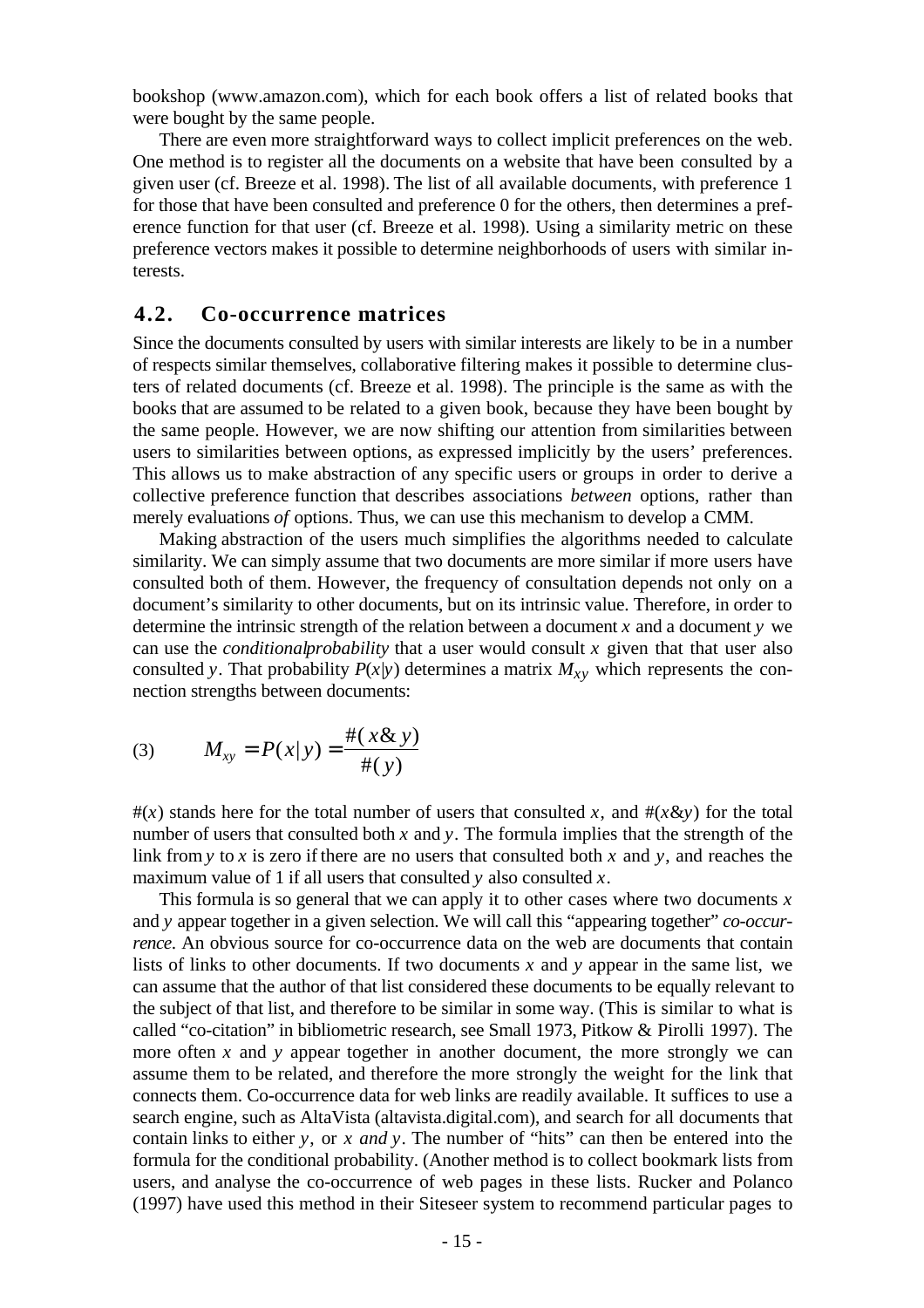each user. Unfortunately, they did not specify the underlying algorithm.) The resulting values can be used to determine a list of weighted links connecting all web documents that have been examined in this way. This is a first step to turning the web into a CMM.

Note that such a procedure exploits the semantic topology which is implicit in the way different individuals' interests and expertises are distributed. For example, a document on cybernetics is likely to co-occur frequently with a document on complex adaptive systems, since people interested in cybernetics are usually also interested in complex adaptive systems. Similarly, a document on complex adaptive systems is likely to co-occur with a document on non-linear physics. However, non-linear physics will co-occur less frequently with cybernetics. This indicates that the field of complex adaptive systems must be situated somewhere in between cybernetics and non-linear physics in the semantic space of disciplines.

It may seem that with the reduction from collaborative filtering to co-occurrence we have lost the possibility to make recommendations for an individual, rather than for a single node. However, the more complex personal recommendations *P*' can be recovered by representing an individual preference function *P* on the set of options as a vector  $\mathbf{p} =$  $(p_1 p_2 p_3 ... p_n)$  and calculating the product of this vector with the co-occurrence matrix:

$$
(4) \t p'_{i} = M_{ij} p_{j}
$$

This formula remains valid if we replace the binary preference function (either an option occurs in a given selection, or it does not) by a numerically valued preference function, where each option can have a range of values. In that case, we can write the following more general formula for the "co-occurrence" matrix:

(5) 
$$
M_{ij} = \frac{\sum_{k=1}^{n} p_i^k p_j^k}{p_j^k}
$$

$$
P_j^k
$$

Note that when there is only one preference function  $(n=1)$ , then according to (4), its preference vector is an eigenvector of the corresponding matrix defined by (5). If the preferences are normalized as probabilities ( $p_i = 1$ ), then the corresponding eigenvalue is 1. This is as it should be: without other preference functions to supplement missing information, a given preference function should remain invariant under the collaborative filtering procedure. Also note that when preferences are restricted to binary values, *pi* {0,1}, then the expression (5) reduces to the conditional probability formula (3).

Until now, the procedure as we have defined it has been motivated purely theoretically. It is simpler and seems more universal than the procedures based on correlation coefficients or vector distances. However, it still must be tested empirically on existing collaborative filtering data (cf. Breeze et al. 1998). A first indication that such a procedure would work at least as well as existing procedures can be found in the "artist-artist" algorithm tested by Shardanand  $&$  Maes (1995), which gave results similar to the more traditional collaborative filtering algorithms. This algorithm is based on a Pearson correlation coefficient like in (2), but applied to relations between "artists" (options, like in our proposal) rather than between users. The present formula is similar to the correlation formula, except for the normalization, and the fact that it uses the "raw" score  $p_i^a$  rather than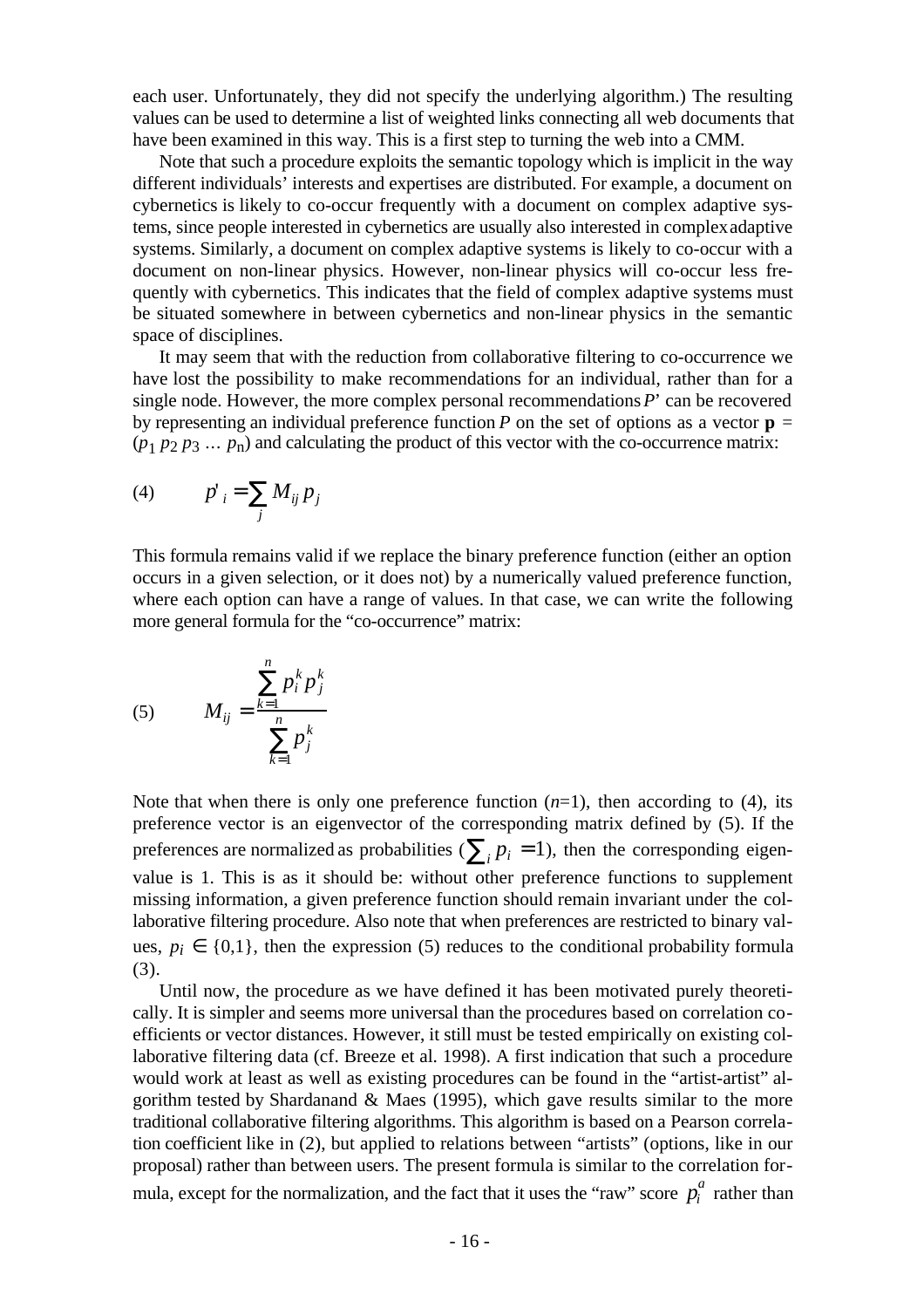its deviation from the average score  $p_i^a - \bar{p}^a$ . The advantage of the present normalization is that it is asymmetric: a link from a popular option *j* to a less popular option *i n n*

 $(p_j^k)$ *k*=1  $> p_i^k$ *k*=1 ) will get a lower connection strength than the inverse link, according to

(5). The effect is similar to the "inverse user frequency" normalization which was found by Breeze et al. (1998) to increase the accuracy of recommendations.

# **4.3. Using sequential selection data**

The co-occurrence or collaborative filtering procedures to construct a collective preference function are intrinsically parallel: the link between two nodes is reinforced only because these nodes are *simultaneously* present in some selection. However, the basic activity on the web is sequential: a user will select one node *after* another. This sequential browsing pattern too can provide us with information about the users' collective preferences. Moreover, since browsing is an on-going, real-time activity, this information can allow us to continuously update the CMM, thus supporting an interactive, feedback-based mechanism (section 3.2) rather than the non-interactive "averaging" (section 3.1) implied by cooccurrence.

To extract this sequential information, we may again consider ant trail laying as a source of inspiration. Each time an ant uses a trail to find food, the trail gets reinforced. Similarly, we might increase the weight of a link in the web by a small, fixed amount each time a user selects this link. Frequently used links would thus get a higher weight than less frequently used links. By renormalizing the link strenghts after each operation, the links that did not get reinforced will lose strength relative to the others. This is similar to the evaporation of pheromones along an ant trail. Since a seemingly promising link can still lead to an uninteresting document (the equivalent of a trail leading to an exhausted food source), the system should ideally increase the weight of a link only in proportion to the user's evaluation of the resulting document. If we want to avoid burdening the user by requesting an explicit rating, we can use implicit data, such as the time spent reading the document, which seems to correlate well with explicit evaluations (Nichols 1998).

There is a basic difference between the web and the terrain that ants explore to find food, though. An ant does not have to choose between existing trails: it can always deviate and start a wholly new trail. A web user, on the other hand, can only choose between the links that are available on the given web page. Therefore, the reinforcement of existing links by usage is intrinsically more constrained than the exploration used by ants.

There are different ways to add more "creativity" to the procedure. An obvious method to introduce new links is to provide the user with a list of suggested links that are not coded in the page's HTML content. In principle, we could let the user choose to go from the given page to any other page that exists somewhere in the Web. With hundreds of millions of Web pages, though, this method would be clearly impractical. We could also generate a small, random collection of web pages, and let the user choose between these. The probability that one of theses pages would be relevant to the user who has selected the given page seems very small, though. We can provide the user with a selection that is more likely to be relevant by using co-occurrence or keyword similarity to find pages related to the present one. However, this will only change the relative weights of links within the larger class of co-occurring or similar pages, and not create any really new links.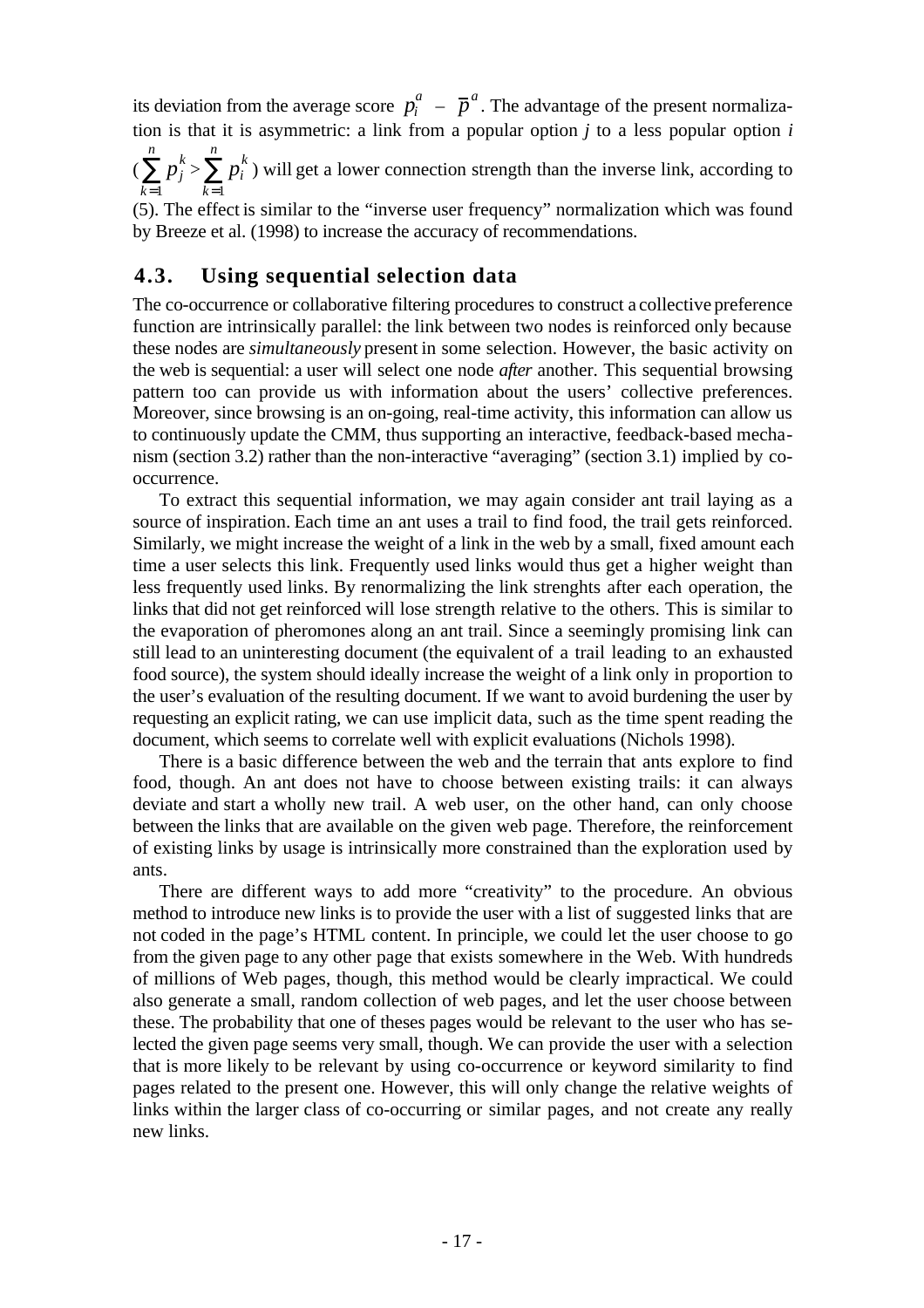# **4.4. Learning web algorithms**

My collaborator Johan Bollen and I have developed a heuristic algorithm that has both unlimited "creativity" in proposing new links, and is strongly selective in its suggestions (Bollen & Heylighen 1996, 1999, Heylighen 1999). When a user follows a path *a b*

*c*, the algorithm not only increases the weight of the direct links  $a \rightarrow b$  and  $b \rightarrow c$  (this is the "frequency" rule), but also of the indirect link  $a \cdot c$  (the "transitivity" rule), and of the inverse links  $b \qquad a$ , and  $c \qquad b$  (the "symmetry" rule). In that way, a number of links that were not initially available on the page get the chance to gather a non-zero weight. All these links are considered potentially relevant to the user. From those, the links with the highest weights are added to the web page as suggestions, so that the user can now select these links immediately. When a link thus becomes directly available, we may say that it has turned from "potential" to "actual".

The transitivity rule opens up an unlimited realm of new links. Indeed, one or several increases in weight of *a c* may be sufficient to make the potential link actual. The user can now directly select *a c*, and from there perhaps *c d*. This increases the strength of the potential link *a d*, which may in turn become actual, providing a starting point for an eventual further link *a e,* and so on. Eventually, an indefinitely extended path may thus be replaced by a single link  $a \in \mathcal{Z}$ . Of course, this assumes that a sufficient number of users effectively follow that path. Otherwise it will not be able to overcome the competition from paths chosen by other users, which will also increase their weights. The underlying principle is that the paths that are most popular, i.e. followed most often, will eventually be replaced by direct links, thus minimizing the average number of links a user must follow in order to reach his or her preferred destination.

This basic mechanism is extended by the symmetry rule. When a user chooses a link *a b*, implying that there exists some association between the nodes *a* and *b*, we may assume that this also implies some association between *b* and *a*. Therefore, the reverse link *b a* gets a weight increase. This symmetry rule on its own is much more limited than transitivity, since it can only actualize a single new link for each existing link.

However, the joint effect of symmetry and transitivity is much more powerful than that of any single rule. For example, consider two links  $a_1$  *b*,  $a_2$  *b*. The fact that  $a_1$ and  $a_2$  point to the same node seems to indicate that  $a_1$  and  $a_2$  have something in common, i.e. are related in some way. However, none of the rules will directly generate a link between  $a_1$  and  $a_2$ . Yet, the repeated selection of the link  $a_2$  *b* may actualize the link *b a*<sub>2</sub> by symmetry. The repeated selection of the already existing link  $a_1$  *b* followed by this new link can then actualize the link  $a_1$  *a*<sub>2</sub> through transitivity. Similar scenarios can be conceived for different orientations or different combinations of the links.

A remaining issue is the relative importance of these three rules. In other words, how large should the increase in weight be for each of the rules? If we choose unity (1) to be the bonus given by the frequency rule, there are two remaining parameters or degrees of freedom: *t* is the bonus for transitivity, *s* for symmetry. Since the direct selection of a link by a user seems a more reliable indication of its usefulness than an indirect selection, we assume  $t < 1$ ,  $s < 1$ . The actual values will determine the efficiency of the learning process. They play a role similar to the ants' trail sensitivity (section 3.2): higher values of *t* and *s* mean a higher probability for the creation of new links, but also a higher probability for the selection of irrelevant links.

# **4.5. Learning web applications**

In order to test these algorithms in practice, we set up two experiments (Bollen  $\&$ Heylighen 1996, 1999), one using all three rules, another using all rules except symmetry. We built a network consisting of 150 nodes, corresponding to the 150 most frequent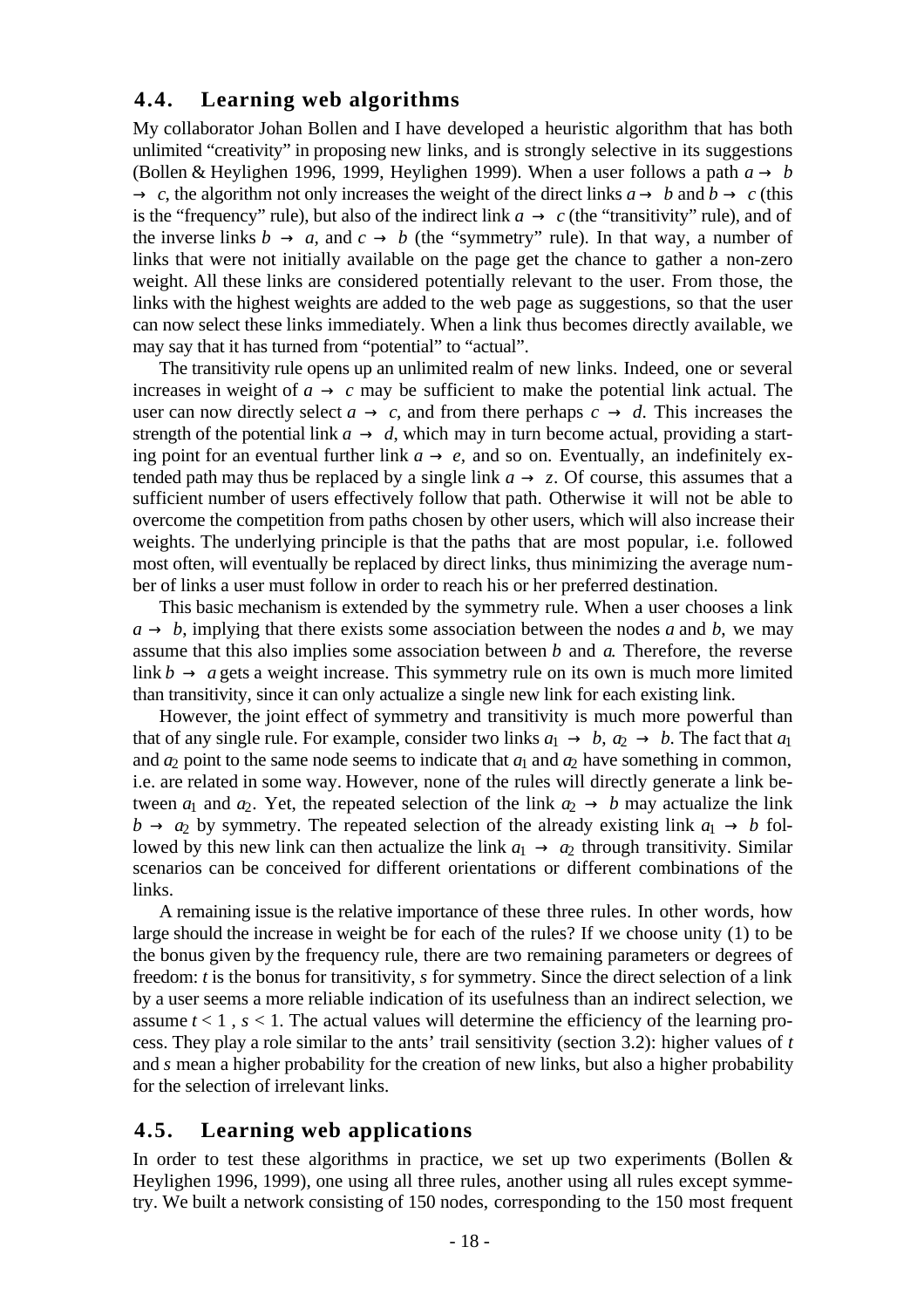nouns of the English language. All of the potential  $149 \times 149$  links between nodes were given a small random weight to initialize the web. Every node would show the 10 strongest links, ordered according to their weights. The link weights would then evolve according to the above learning rules, with  $t = 0.5$  and  $s = 0.3$ . We made the web available on the Internet, and invited volunteers to browse through it, selecting those links from a given node which seemed somehow most related to it. For example, if the start node represented the noun "knowledge", a user would choose a link to an associated word, such as "education" or "experience", but not to a totally unrelated word, such as "face". Of course, in the beginning of the experiment, there would be very few good associations available in the lists of 10 random words, and users might have to be satisfied with a rather weak association, such as "book". However, when reaching the node "book", they might be able to select there another association, such as "education". Through transitivity, a new link to "education" might then appear in the node "knowledge", displacing the weakest link in the list, while providing a much better association than the previously best one, "book".

The development of the associative network was surprisingly quick and efficient. After only 2500 link selections (out of 22,500 potential links) both experimental networks had achieved a fairly well-organised structure, in which most nodes had been connected to large clusters of related words. This may be illustrated by a typical example of how links are gradually introduced and rewarded until their weight reaches an equilibrium value. Table 1 shows the self-organization of the list of 10 strongest links from the node "knowledge", in four subsequent stages: the initial random linking pattern, after 200 steps (link selections), after 800 steps, and after 4000 steps. The position of these associated words shifted upwards in the list until they reached a position that best seemed to reflect their relative strength.

| "knowledge" |             |             |             |
|-------------|-------------|-------------|-------------|
|             | 200         | 800         | 4000        |
| trade       | education   | education   | education   |
| view        | experience  | experience  | experience  |
| health      | example     | development | research    |
| theory      | theory      | theory      | development |
| face        | training    | research    | mind        |
| book        | development | example     | life        |
| line        | history     | life        | theory      |
| world       | view        | training    | training    |
| side        | situation   | order       | thought     |
| government  | work        | effect      | interest    |

Table 1: self-organization of the 10 strongest links from the node

The effect of these rules for creating new links and changing the weights of existing rules is a continuous reorganization of the web so that it more clearly reflects the users' implicit structure of associations or relative preferences between nodes. We might say that a web with these reorganization rules "learns" the preferences of its users. The more it is used, the more it learns, and the better its structure will reflect the users' collective preferences.

The fact that it learns so quickly can be explained by a positive feedback mechanism similar to the one that enhances the ants' trail network (Bollen & Heylighen 1996).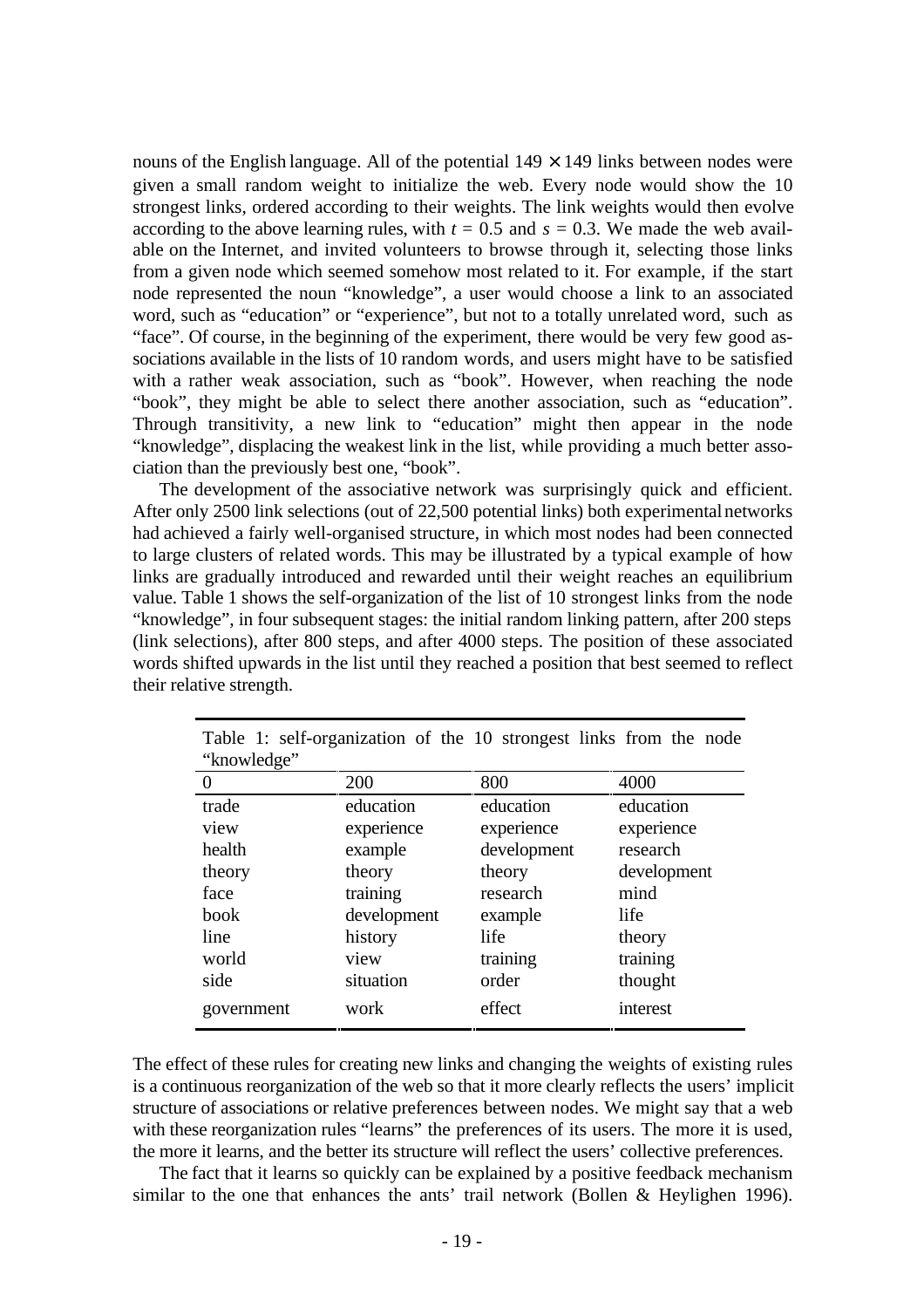Indeed, as soon as a link has gathered a sufficient weight because of transitivity or symmetry, it becomes "actual" and can now be directly selected by the user. Such a direct selection boosts its weight, and makes it move up in the ordered list of suggested links. Since users consult lists from top to bottom, the higher the position of the link, the higher the probability that it will be selected by a following user and thus further increase its strength. However, the positive feedback is not so strong that if a new, much better link would appear at the end of the list, it would be ignored by the users. If the new last link is clearly better than the top link until then, it will be selected and start to move up, until it finally reaches the top position.

In this small 150 node experiment, there was no division of labor: all users were equally likely to visit a particular node, and were equally competent to select a particular link. However, if a similar learning web system would be implemented on the Web as a whole, we should expect extensive specialization. A user who does not like sport is very unlikely to consult a website about baseball. Similarly, a user who does not understand anything about physics will not browse through a quantum mechanics site. The more a person is interested and expert in a domain, the more frequently he or she will use web documents about that domain. Thus, link weights in a large learning web will be learned primarily from the most competent users. Therefore, our learning web algorithms should not be expected to suppress controversial or eccentric preferences while merely promoting the "lowest common denominator", as many people have suggested to us. "Fringe" documents will be consulted basically by "fringe" users, and the links that the web learns from them will reflect the preferences of this fringe group, not the ones of the majority. Thus, the learning web algorithms preserve the diversity of perspectives which is essential to true collective intelligence, while producing a much more complete and coherent tissue of links between related documents.

## **4.6. Problem-solving in the CMM web**

Both the co-occurrence algorithms and the learning web algorithms have the potential to transform the web into a true collective mental map, which continuously self-organizes and adapts to the changing preference of its users. The two mechanisms are complementary. Co-occurrence of links in existing web documents, possibly complemented by similarity between documents computed from the keywords they contain, seems a good basis to produce an initial list of weighted links for each node in the web. This list can then develop interactively according to something like the learning web algorithms. The question now is how we could most efficiently use the wealth of collective knowledge represented by the resulting distribution of links and weights.

For the individual user, the benefits would be obvious. Instead of being limited to the few links present (or absent) in the document being consulted, a user would be able to choose from an extensive, but intelligently selected list of related documents, ordered by the probability that they would be relevant. Such a list of suggested links has already been implemented by the Alexa corporation (www.alexa.com) and incorporated in the Netscape and Internet Explorer browsers. (The algorithms used by Alexa to find suggestions have unfortunately not been published.) This list would continuously adapt, reflecting newly created documents as they become available. It would function like the collectively developed trail network that guides an individual ant in its search for food. This would make it much easier to find the documents the user is looking for.

However, this assumes that the user already has a good idea of where to start looking. If one does not have any relevant document to start with, one could use a traditional search engine to find documents that contain the relevant keywords. These documents, through their learned links, could lead the user to other relevant documents, which do not necessarily contain the same keywords. However, users may still have to spend a lot of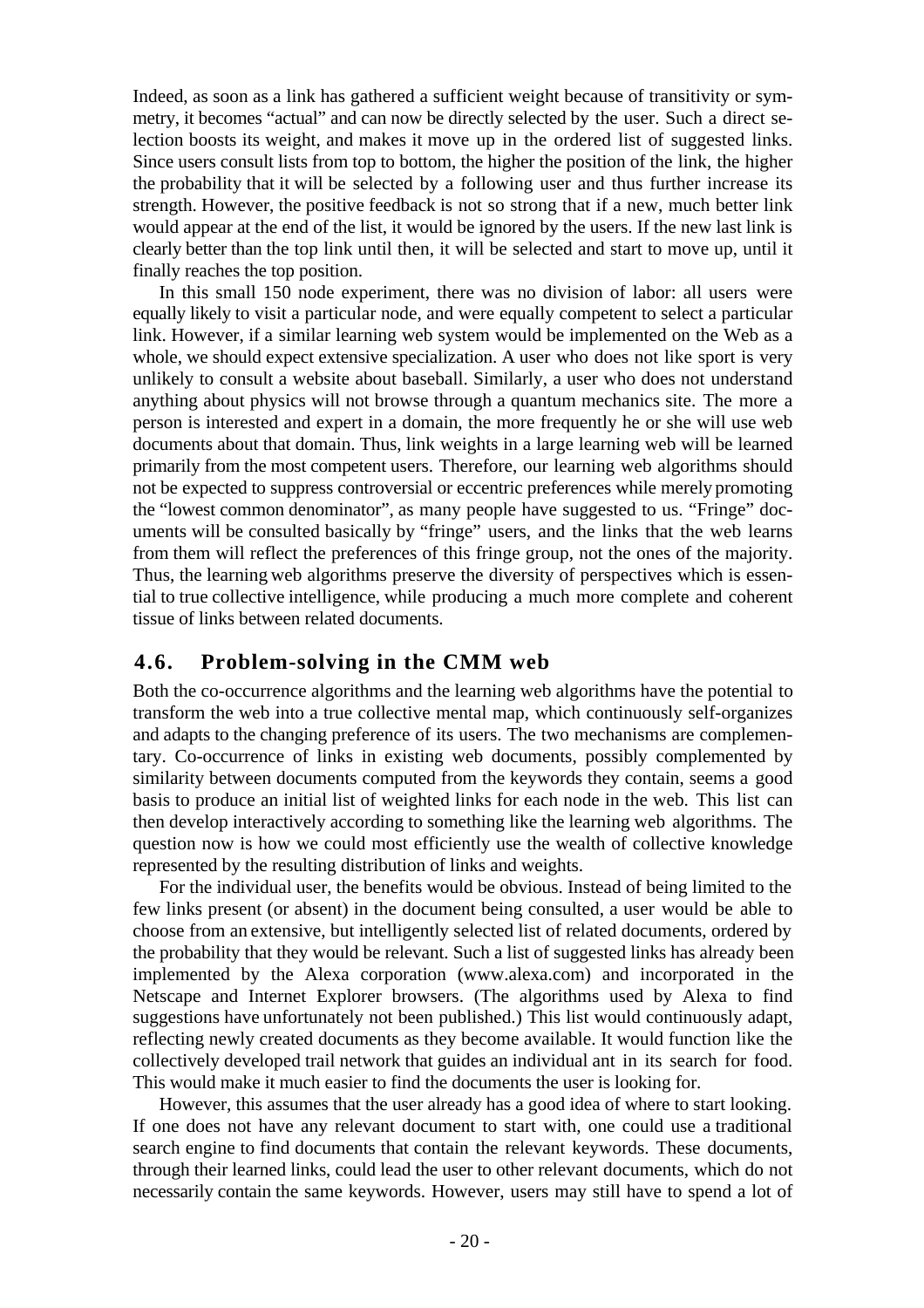time browsing the web before they would find the documents that really answer their questions.

One way to speed up the process is to develop a software agent that browses the web instead of the user. The agent could be provided with a list of keywords that defines the problem and start with a selection of documents that contain those keywords. It would then explore further, linked documents in the order of their link strength. The importance it attaches to a newly found document would be a function of the incoming link strength and the degree to which the document matches the keywords (by using more advanced methods such as Latent Semantic Indexing (Deerweester et al. 1990), a document may semantically match a query without actually containing the keywords). Since documents that match none of the keywords are most probably irrelevant, they should get overall preference zero. Documents that match the keywords partially but that are strongly linked to documents that do score high on the keyword match, on the other hand, *are* likely to be relevant.

One way to formalize this intuition is to calculate the overall relevance as a product of the keyword score  $K(d_j)$  for document  $d_j$  and link strength  $P(l_{ij})$  for the connection from document *di* to document *dj .* The overall relevance of a document depends not only on a single link, but on all incoming links from relevant documents. The larger the number of high-weight links that point to a document from documents that have already been evaluated as relevant, the more relevant the new document can be expected to be. Thus, we could express the degree of relevance *R* of a document *dj* as:

(6) 
$$
R(d_j) = K(d_j)
$$
.  $P(l_{ij})$ .  $R(d_i)$ 

This equation can be interpreted as representing a process of *spreading activation* (cf. Salton & Buckley 1988; Pirolli et al. 1996). Each node that the agent encounters is "activated" to a degree proportional to the document's relevance to the query. This activation then spreads to linked documents, in proportion to the strength of the link. The total activation arriving in a document is the sum of the activations carried by all incoming links. This activation can then continue to spread by following the outgoing links to reach a new collection of documents. We can thus let activation spread through the network, while keeping track of the documents that have received the highest activation. After a certain number of iterations, when no highly activated documents are being added to the list anymore (that is, when activation has become diffuse), the highest scoring documents are returned to the user as best candidates for solving the problem.

We have implemented such a spreading activation program on the 150 word network produced by our learning web experiment (Bollen & Heylighen 1996b). The program often manages to mimic the "intuitive" reactions of a human subject trying to guess a word from various clues. For example, the input of the clue words "control" and "society" produces the word "government" as most highly activated, while the words "building", "work" and "paper" produce "office". This is similar to the way thoughts diffuse in the brain, moving along intuitive, fuzzy pathways, rather than retrieving exact matches like traditional search engines.

The problem with such a spreading activation algorithm on the web is that in order to use the formula for calculating the new activation  $R(d_j)$ , we already need to know all the activations of the other nodes  $d_i$ . After a few iterations, the number of these nodes becomes huge, as activation diffuses and covers an ever growing subset of the web. This puts a heavy computational load on the agent. One way to tackle this problem is to limit the collection of nodes subjected to spreading activation to all nodes within a given web domain, or all nodes returned by a keyword query complemented by their immediate neighbors in web space (nodes connected by one incoming or outgoing link). Within such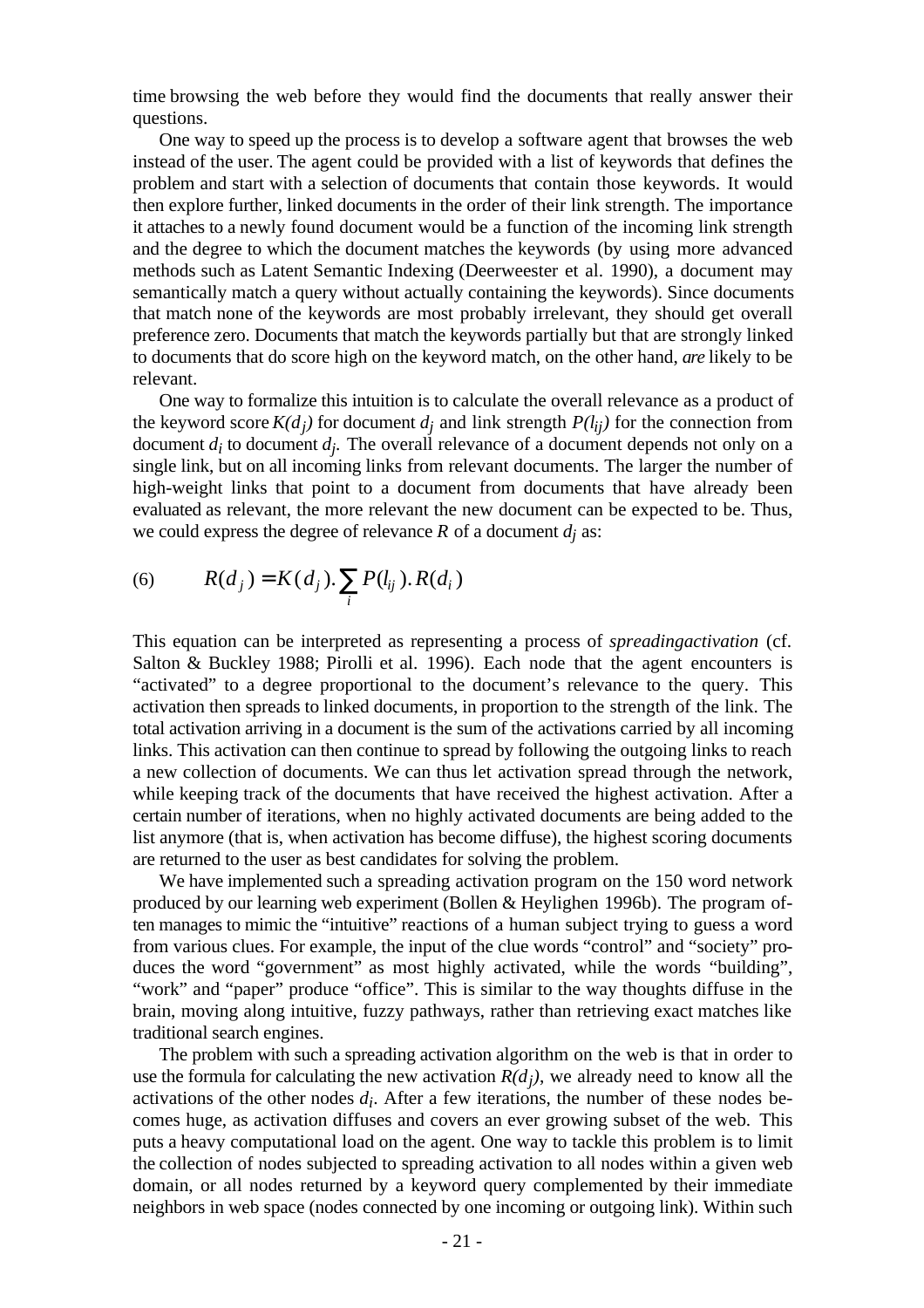a restricted set, the solutions  $R(d_i)$  to equation (6) can then be found relatively quickly by iteration. This is similar to the methods used by Pirolli et al. (1996) and by Kleinberg (1998).

Another solution may be to replace the parallel search characteristic of spreading activation by a sequential algorithm that to some degree mimics the spread of activation. This algorithm could function in the following way. The agent starts with a given list of nodes, their relevance or activation values, and the weights of their links to further nodes. It chooses the node with the highest activation and "spreads" that activation via its links to the connected nodes. Some of these connected nodes will be new, and therefore will be added to the agent's list, with their newly calculated activation. However, a connected node can already be part of the agent's list. In that case, the newly calculated activation is added to the already stored activation for that node. Then, the agent simply repeats the procedure, again choosing the node with the highest activation from the new list, excluding any node that has been explored before, and updating the list with newly discovered nodes and additional activation values. This procedure is repeated for as long as there are significant increases in activation for the highest scoring nodes on the list. After the agent has decided that no high scorers seem to be coming forward anymore, it returns the nodes with the highest final activation to the user as suggested solutions.

This algorithm seems like a good heuristic for discovering nodes that receive high overall activation from their neighbors, without need for exhaustively spreading activation through all existing links. The algorithm mimics parallel search because the nodes it sequentially explores are in general not connected by a sequential path in the network. The agent's list of nodes is ordered only by overall activation received until then, not by direct linking patterns. Thus, the agent gradually expands the activated domain in different directions, while focusing on those directions that seem most promising. This is something that is very difficult to do for a human user, whose memory for visited nodes and their apparent relevance is strongly limited. Thus, the software agent could be expected to be much more efficient in searching through the collective mental map for the best solutions to the user's queries, by harnessing the full power of the collective knowledge stored in the CMM's linking pattern.

The recommendations made by collaborative filtering systems can be seen as a special case of this general "spreading activation" procedure. The user's list of preferences, on the basis of which recommendations are computed, is formally equivalent to a problem definition consisting of a vector of activations that lists potentially relevant options. Instead of one global recommendation for a given user, the system can produce different "recommendations" for different "problem definitions" entered by the same user. For example, in the Siteseer system (Rucker & Polanco 1997), one list of recommended pages is computed for every subsection of the user's list of bookmarks (preferred pages).

Moreover, the fact that spreading activation can be iterated allows us to overcome one of the main limitations of traditional collaborative filtering: when there is little overlap between preference vectors (or when users simply express few preferences), the system can make very few recommendations. If activation continues to spread from these few suggestions, however, it is likely to find additional relevant suggestions in a second iteration, and even more in a third and in a fourth one. For example, if both *a*'s and *b*'s list of liked paintings contain impressionist paintings, but these lists do not overlap, then a traditional system will never recommend *a*'s choices to *b*. Yet, it is likely that all impressionist paintings in the system will be at least *indirectly* linked by co-occurrence relations. An iterated spreading activation algorithm, therefore, is likely to activate the complete cluster of impressionist paintings starting from one or a few paintings belonging to that cluster. This is similar to the way neural networks are able to recognize patterns even when most of the input information is missing.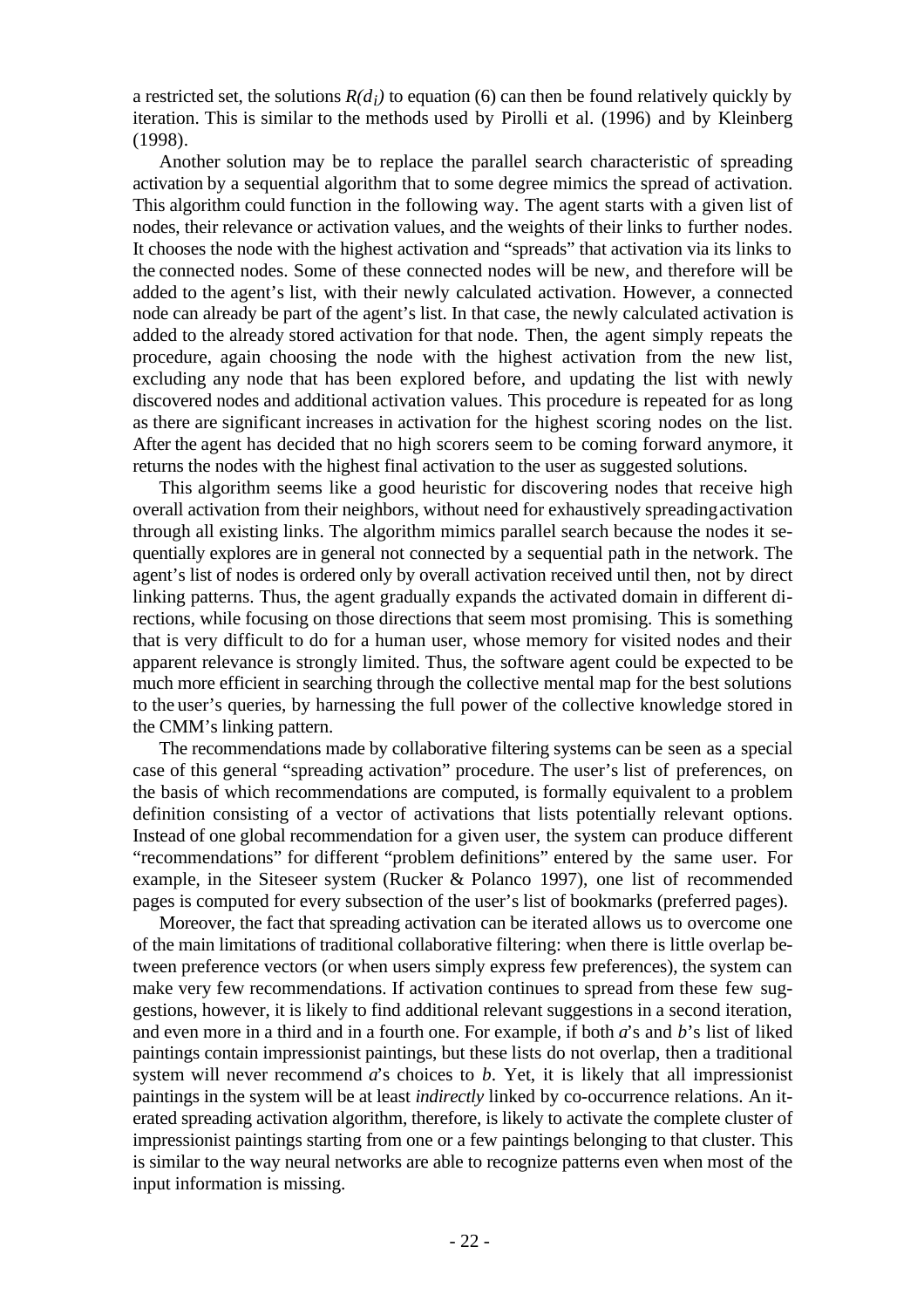#### **5. Summary and Conclusion**

We have defined collective intelligence as collective problem-solving ability. Problemsolving requires a mental map, which represents the different problem states, actions, and preferences. Collective problem-solving therefore requires a collective mental map. Such a CMM is an external, shared memory, to which all members of the collective have some degree of read/write access. However, to efficiently support problem-solving, a CMM must offer more than an edited collection of public notes. Cognitive limitations make it impossible for any individual(s) to fully control or oversee the development of a CMM. Therefore, we need a global, self-organizing mechanism. The development of pheromone trail networks by ants provided us with a paradigm for the emergence of a CMM from a variety of local, individual contributions. Generalizing from this example, we suggested the following mechanisms for the development of a complex CMM: 1) superposition of several individual contributions, to average out fluctuations away from the optimum; 2) positive feedback between subsequent contributions, to amplify weak signals and accelerate overall development; 3) division of labor with overlap in the domains of expertise, to allow a diversity of specialized mental maps to be integrated into an encompassing CMM.

We then set out to apply these mechanisms to the World-Wide Web. The web as a shared memory already has the node and link structure characteristic of a mental map, but lacks the preference weighting of links. We examined two complementary techniques to extract a collective preference function from the preferences that implicitly guide the web's authors and users.

Collaborative filtering is a technique that assumes a "division-of-labor" differentiation between users, and that averages the preferences of a subgroup of similar individuals for the different options. However, by considering the co-occurrence of options in different user selections, it is possible to transform this collection of preference functions on options (nodes) into a global preference function (co-occurrence matrix) on links between options. This transformation simplifies the mathematical expressions, apparently without loss of information. Its usefulness still needs to be tested out in practice, though.

The complementary technique of learning web algorithms extracts the sequential link information from the on-going paths followed by users through web space. It thus directly uses the feedback mechanism to quickly blaze new trails, while indirectly supporting the division of labor mechanism. It has been successfully applied in a small scale experiment, but needs to be tested further in more realistic web environments.

Both techniques, on their own or (preferably) together, would enrich the web with an extensive pattern of weighted links. This could be used either to suggest related links to a user, or to support a software agent that uses spreading activation to retrieve the pages that are most relevant to a user's interests. In either case, it seems likely that such a CMM would greatly aid individuals or groups to find the solutions to their problems, by relying on the collective wisdom of all other users.

In conclusion, it seems that such a collective system would indeed be much more intelligent than its members, while still making full use of the individual intelligence of its content-providers and users. It could be further extended with techniques such as typed links and node clustering (Heylighen 1999), discussion, workflow, and market mechanisms (Heylighen 1997). Perhaps the best metaphor for such a world-wide, intelligent network would be the "global brain" (Heylighen & Bollen 1996). Although the first commercial applications of some of these techniques are already appearing, it is clear that we still need to do a lot of research before we can be certain that the proposed algorithms are ready for the task. There are many possible variations on the methods we discussed, and there are many other sources of collective knowledge to be mined. The best combined method will likely be found by testing out a variety of approaches in a variety of circum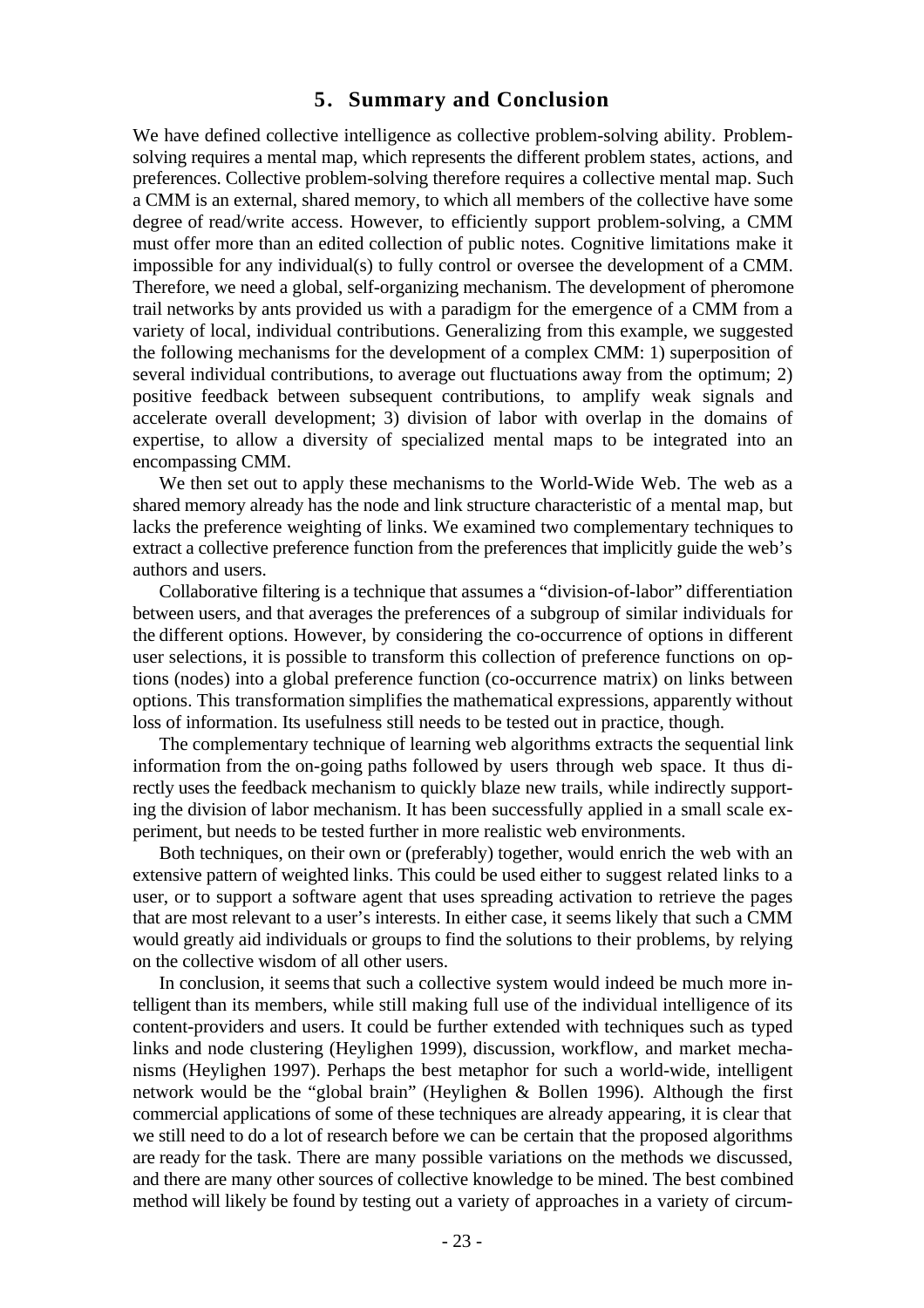stances. I hope that the present paper will inspire other researchers to take up this challenge and start experimenting with various algorithms to support collective intelligence.

#### **References**

- Bollen J. and Heylighen F. (1996) "Algorithms for the Self-organisation of Distributed, Multi-user Networks. Possible application for the future World Wide Web", in: *Cybernetics and Systems '96,* R. Trappl (ed.), Austrian Society for Cybernetics, Vienna, 911-916.
- Bollen J. and Heylighen F. (1996b). "Finding words through spreading activation" [http://pespmc1.vub.ac.be/SPREADACT.html].
- Bollen J. and Heylighen F. (1999): "A system to restructure hypertext networks into valid user models", *New Review of HyperMedia and Multimedia*
- Bonabeau E. and Theraulaz G. (1994), *Intelligence collective* Hermès, Paris.
- Bonabeau E., Theraulaz G., Deneubourg J.-L., Aron S. and Camazine S. (1997), "Selforganization in social insects", *Trends in Ecology and Evolution* 12, 188-193.
- Boulding K.: (1956) "General Systems Theory The Skeleton of Science", *General Systems Yearbook* 1, 11-17.
- Breese J.S., Heckerman D. and Kadie C. (1998), "Empirical Analysis of Predictive Algorithms for Collaborative Filtering", *Proceedings 14th Conference on Uncertainty in Artificial Intelligence*, Madison WI: Morgan Kauffman.
- Brin S. & L. Page (1998): "The Anatomy of a Large-Scale Hypertextual Web Search Engine, *Proceedings of the 7th International World Wide Web Conference*, April 1998.
- Campbell D. T. (1969), "Ethnocentrism of Disciplines and the Fish Scale Model of Omniscience", in: M. Sherif and C.W. Sherif (eds.), *Interdisciplinary Relationships in the Social Sciences*, Chicago: Aldine, 328-348.
- Chialvo, D.R. and Millonas, M.M. (1995), "How Swarms Build Cognitive Maps", *The biology and technology of intelligent autonomous agents*. Luc Steels (Ed.) NATO ASI Series, (144), 439-450.
- Deerweester S., Dumais S., Landauer T., Furnas G. and Harshman R. (1990): "Indexing by Latent Semantic Analysis", *Journal of the American Society for Information Science* 41:6, 391-407.
- Dorigo M., Maniezzo V. and Colorni A. (1996), "The Ant System: optimization by a colony of cooperating agents", *IEEE Transactions on Systems, Man and Cybernetics-Part B*, 26(1), 1-13.
- Gaines B.R. (1994), "The Collective Stance in Modeling Expertise in Individuals and Organizations", *International Journal of Expert Systems* 71, 22-51.
- Gode D.J. and Sunder S. (1993), "Allocative efficiencies of markets with zero-intelligence traders", *Journal of Political Economy* 101, 119-127.
- Grassé-P. (1959), "La reconstruction du nid et les coordinations inter-individuelles chez Bellicositermes natalis et Cubitermes sp. La théorie de la stigmergie", *Insectes Sociaux* , 6, 41-83.
- Heylighen F. & Campbell D.T. (1995): "Selection of Organization at the Social Level: obstacles and facilitators of metasystem transitions", *World Futures: the Journal of General Evolution 45,* p. 181-212.
- Heylighen F. (1988): "Formulating the Problem of Problem-Formulation", in: *Cybernetics and Systems '88*, Trappl R. (ed.), Kluwer Academic Publishers, Dordrecht, p. 949-957.
- Heylighen F. (1990), *Representation and Change*, Communication and Cognition, Gent.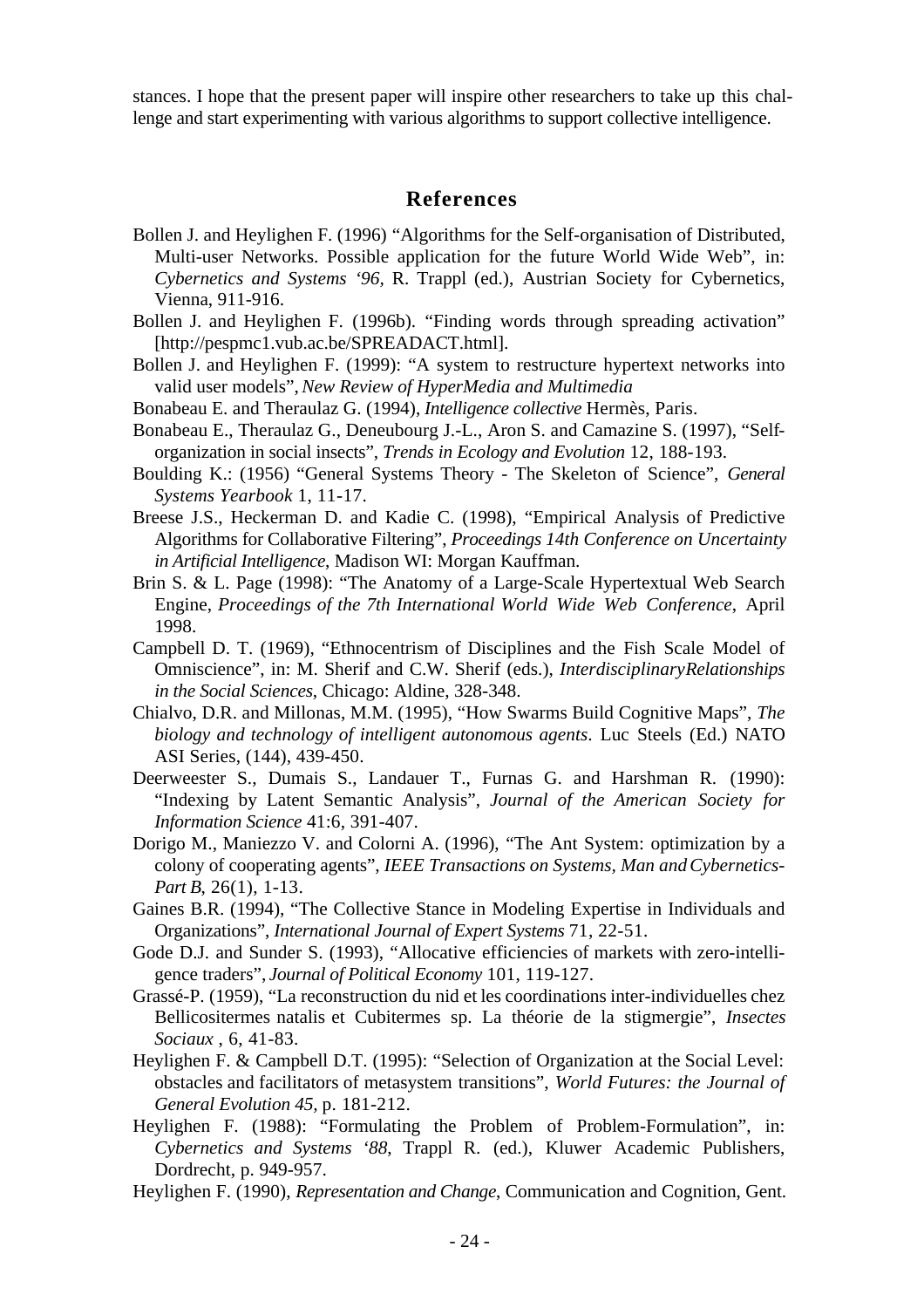- Heylighen F. (1997), "The Economy as a Distributed, Learning Control System", *Communication and Cognition- AI* , 13(2-3), 207-224.
- Heylighen F. (1999), "Bootstrapping knowledge representations: from entailment meshes via semantic nets to learning webs", *International Journal of Human-Computer Studies*
- Heylighen F. and Bollen J. (1996) "The World-Wide Web as a Super-Brain: from metaphor to model", in: *Cybernetics and Systems '96,* R. Trappl (ed.), Austrian Society for Cybernetics, Vienna, 917-922.
- Johnson N. (1998), "Collective Problem-Solving: functionality beyond the individual" (Los Alamos National Laboratory technical report: LA-UR-98-2227; URL: http://ishi.lanl.gov/Documents/NLJsims\_AB\_v11.pdf).
- Johnson N., Rasmussen S., Joslyn C., Rocha L., Smith S. and Kantor M. (1998), "Symbiotic Intelligence: self-organizing knowledge on distributed networks driven by human interaction", *6th Int. Conference on Artificial Life*, eds. C. Adami, et al., MIT Press, Boston.
- Kenis D. and Bollaert L. (1992), "MacPolicy, a group decision support system", *Revue des Systèmes de Décision,* 1, 305.
- Kleinberg J. (1998): "Authoritative sources in a hyperlinked environment", *Proc. 9th ACM-SIAM Symposium on Discrete Algorithms*.
- Lévy (1997), *Collective Intelligence: Mankind's Emerging World in Cyberspace* Plenum, New York.
- Linstone H. and Turoff M. (eds.) (1975), *The Delphi Method: techniques and applications*, Reading MA: Addison-Wesley.
- Naydenova Z. (1995), *Structured Discussion over the World-Wide Web*, Masters Thesis, Vrije Universiteit Brussel, Faculty of Applied Sciences.
- Nichols D.M. (1998) "Implicit Rating and Filtering", *Proc. Fifth DELOS Workshop on Filtering and Collaborative Filtering*, Budapest, Hungary, 10-12 November 1997, ERCIM, 31-36.
- Pirolli, P., J. Pitkow, R. Rao (1996): "Silk from a sow's ear: Extracting usable structures from the web". *Conference on Human Factors in Computing Systems*, CHI '96, Vancouver, Canada.
- Pitkow, J. and P. Pirolli (1997). "Life, death, and lawfulness on the electronic frontier", *Conference on Human Factors in Computing Systems, CHI '97, Atlanta*, GA, Association for Computing Machinery, 383-390.
- Resnick P, Iacovou N., Suchak M., Bergstrom, and Riedl J. (1994), "GroupLens: An open architecture for collaborative filtering of netnews", *Proceedings of ACM 1994 Conference on Computer Supported Cooperative Work*, Chapel Hill, NC: ACM, 175-186.
- Rucker J. and Polanco M.J. (1997): "SiteSeer: personalized navigation for the web", *Communications of the ACM* 40(3), p. 73-75.
- Salton G. and Buckley C. (1988). "On the Use of Spreading Activation Methods in Automatic Information Retrieval", *Proc. 11th Ann. Int. ACM SIGIR Conf. on R&D in Information Retrieval* (ACM), 147-160.
- Schoonderwoerd, R., Holland, O.E., Bruten, J.L., and Rothkrantz, L.J.M. (1996) "Ant-based load balancing in telecommunications networks", *Adaptive Behavior*, 5(2), 169-207.
- Shardanand U. and Maes (1995), "Social information filtering: Algorithms for automating 'word of mouth'",*Proceedings of CHI'95 -- Human Factors in Computing Systems*, 210-217.
- Small H. (1973): "Co-citation in the Scientific Literature: a new measure of the relationship between two documents", *Journal of the American Society for Information Science* 24, 265-269.